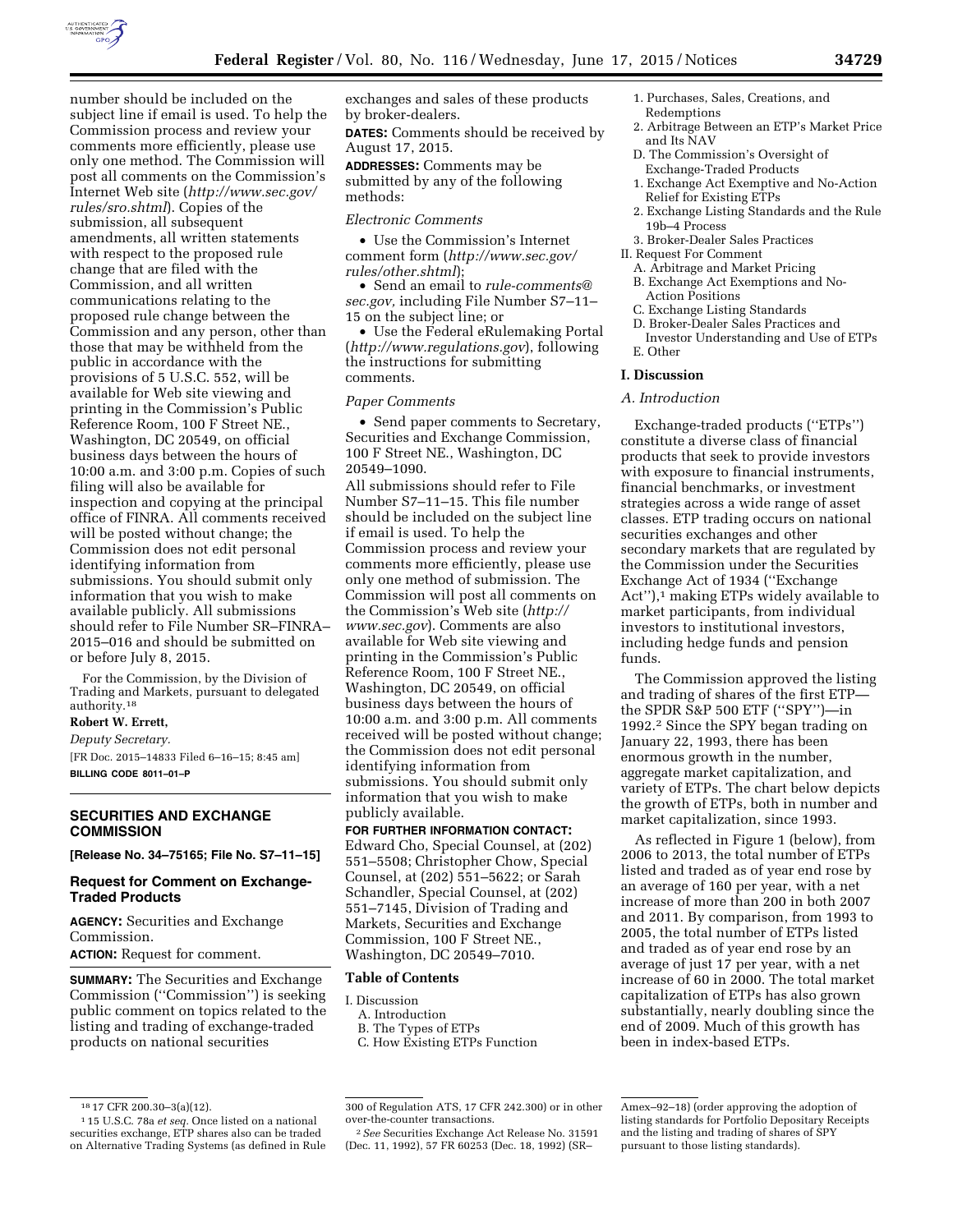

# Figure 1: Aggregate Market Capitalization and Number of ETPs, 1993–2014<sup>3</sup>

As of December 31, 2014, there were 1,664 U.S.-listed ETPs, and they had an aggregate market capitalization of just over \$2 trillion.4 Trading in these ETPs makes up a significant portion of secondary-market equities trading. For example, during 2014, trading in U.S. listed ETPs made up about 16.7% of U.S. equity trading by share volume and 25.7% of U.S. equity trading by dollar volume.5

There has also been significant growth in the range of investment strategies that ETPs pursue. These strategies have expanded from exchange-traded funds (''ETFs'') that track equity indices (such as the original SPY) to include, among other things: (i) ETPs that track other types of indices (such as those based on fixed-income securities or on derivatives contracts on commodities and currencies); (ii) actively managed ETPs that hold portfolios of equities, fixed-income instruments, foreign securities, commodities, currencies, futures, options, or other over-thecounter or exchange-traded derivatives; 6 (iii) leveraged, inverse,

and inverse leveraged ETPs; 7 and (iv)

Trust); 68390 (Dec. 10, 2012), 77 FR 74540 (Dec. 14, 2012) (SR–BATS–2012–042) (order granting approval for the listing and trading of shares of the Sovereign Screened Global Bond Fund); 68871 (Feb. 8, 2013), 78 FR 11238 (Feb. 15, 2013) (SR– NYSEArca–2012–138) (order granting approval for the listing and trading of shares of the PIMCO Foreign Currency Strategy Exchange-Traded Fund); 68972 (Feb. 22, 2013), 78 FR 13721 (Feb. 28, 2013) (SR–NASDAQ–2012–147) (order granting approval for the listing and trading of shares of the First Trust High Yield Long/Short ETF); 70209 (Aug. 15, 2013), 78 FR 51769 (Aug. 21, 2013) (SR–NYSEArca–2013– 60) (order granting approval to list and trade shares of the Market Vectors Low Volatility Commodity ETF and Market Vectors Long/Short Commodity ETF); and 71378 (Jan. 23, 2014), 79 FR 4786 (Jan. 29, 2014) (SR–NYSEArca–2013–137) (order granting approval to list and trade shares of the Merk Gold Trust).

7Leveraged ETPs seek to achieve performance results, over a specified period, that are a multiple or an inverse multiple of the performance of the index or benchmark they track. Inverse ETPs (also called ''short'' funds) seek to deliver the opposite of the performance of the index or benchmark they track. Like traditional ETPs, some leveraged and inverse ETPs track broad indices, some are sectorspecific, and others are linked to commodities, currencies, or some other benchmark. *See* U.S. Securities and Exchange Commission, Leveraged and Inverse ETFs: Specialized Products with Extra

<sup>3</sup>The figures underlying this chart were produced by an analysis by Commission staff of year-end market data obtained through subscriptions to Morningstar Direct and Bloomberg Professional services.

<sup>4</sup>These figures reflect an analysis by Commission staff of market data obtained through subscriptions to Morningstar Direct and Bloomberg Professional services.

<sup>5</sup>These figures reflect an analysis by Commission staff of market data obtained through the Commission's Market Information Data and Analytics System (''MIDAS''). The staff's analysis of MIDAS data also shows that approximately 32.4% of the trading activity (by share volume) in ETPs during 2014 took place on trading venues other than national securities exchanges, which is roughly comparable to the approximately 35.2% of

share volume in all equity trading that took place

<sup>&</sup>lt;sup>6</sup> See, e.g., Securities Exchange Act Release Nos. 50603 (Oct. 28, 2004), 69 FR 64614 (Nov. 5, 2004) (SR–NYSE–2004–22) (order approving the adoption of listing standards for Equity Gold Shares and the listing and trading of shares of the streetTRACKS Gold Trust, which was subsequently renamed the SPDR Gold Trust); 60064 (June 8, 2009), 74 FR 28315 (June 15, 2009) (SR–NYSEArca–2009–30) (order granting approval for the listing and trading of shares of the iShares Diversified Alternatives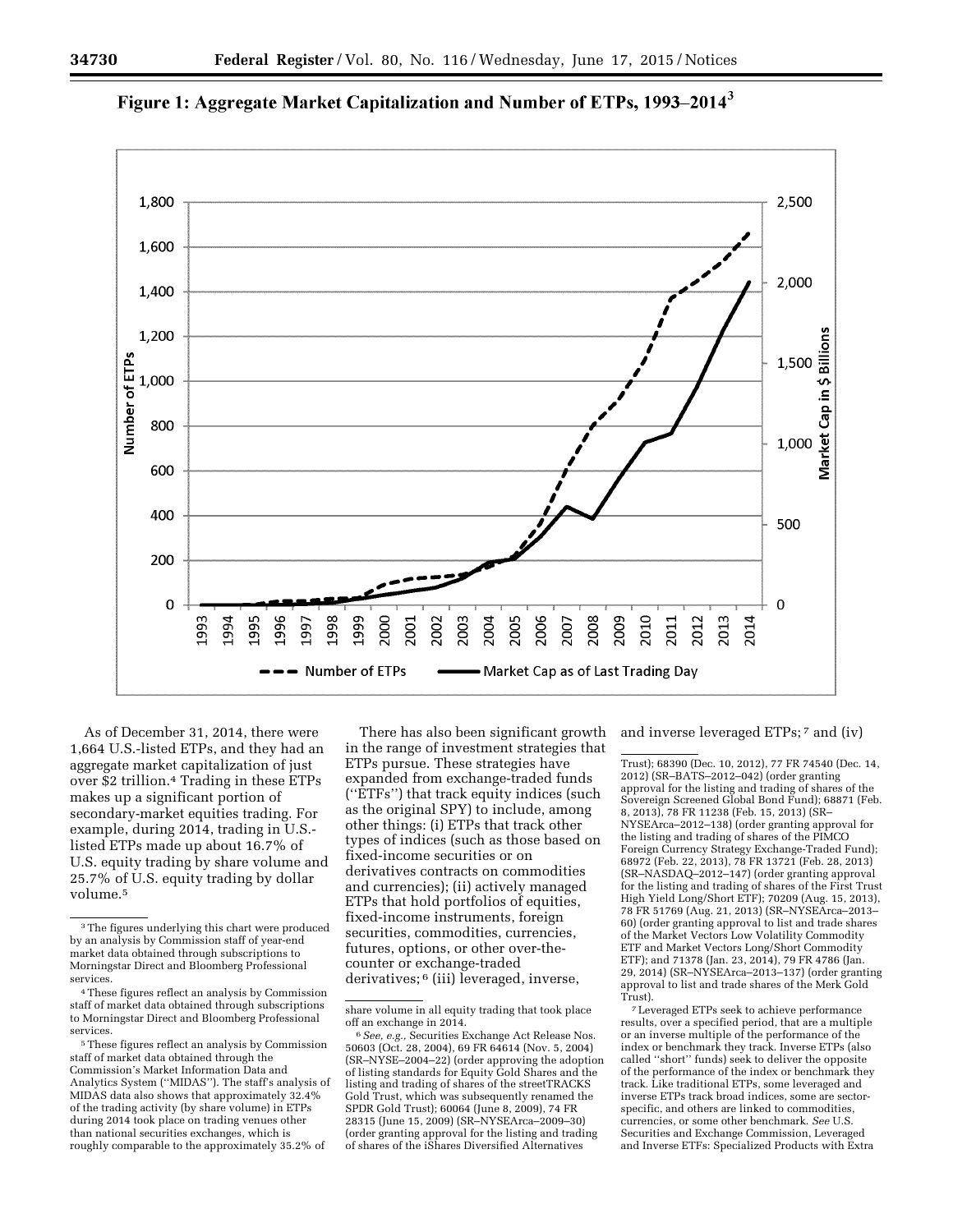ETPs employing market volatility, hedging, or options-based strategies.<sup>8</sup>

The increasing scope and complexity of ETP investment strategies in recent years have led to an increase in the number and complexity of requests by issuers for exemptive relief under the Exchange Act (to allow ETPs to be offered for sale on exchanges) and in the number and complexity of proposed rule changes filed with the Commission by exchanges seeking to establish listing standards for the securities of new ETPs. Accordingly, the Commission believes that this is an opportune time to seek public comment on topics associated with its oversight of the listing and trading of ETPs on national securities exchanges.9

# *B. The Types of ETPs*

Although ETPs constitute a diverse class of financial products, for purposes of this Request for Comment they are classified into three broad categories.10

### Exchange-Traded Funds (ETFs)

The first, and largest, category comprises ETFs, which are open-end fund vehicles or unit investment trusts that are registered as investment companies under the Investment Company Act of 1940 (''1940 Act'').11 Like an open-end fund, an ETF pools the assets of multiple investors and invests those assets according to its

investment objective and principal investment strategies, and each share of an ETF represents an undivided interest in the underlying assets of the ETF. However, unlike open-end funds shares of which are purchased or redeemed at the fund's current net asset value ("NAV"),<sup>12</sup> which is typically calculated at the end of the trading day—ETF shares may be bought or sold by investors throughout the day through a broker-dealer at a market-determined price.13

### Non-1940 Act Pooled Investment Vehicles

The second category comprises ETPs that, generally, are trust or partnership vehicles that are not registered under the 1940 Act because they do not invest primarily in securities. Examples of ETPs in this category include those that physically hold a precious metal or that hold a portfolio of futures or other derivatives contracts on certain commodities or currencies. Offerings of securities issued by ETPs in this second category are registered only under the Securities Act of 1933 (''Securities Act'') 14 and are not also registered under the 1940 Act.

### Exchange-Traded Notes (ETNs)

The third category comprises exchange-traded notes (''ETNs''). ETNs

are senior debt instruments issued by financial institutions, and they pay a return based on the performance of a ''reference asset''—an asset, market benchmark, or other investment strategy, such as the return on the S&P 500 Index, the performance of commodities or commodity indices, or the performance of the common stock of an individual public company. Unlike the other two categories of ETPs described above, ETNs are not pooled vehicles, and they do not hold an underlying portfolio of securities, futures, over-the-counter derivatives, or other assets. Offerings of ETNs are registered under the Securities Act, and the performance of the reference assets generally determines the amount owed by the issuer of the ETN to the holder of the ETN at maturity.

### Market Statistics

To provide a general overview of the distribution of market capitalization and trading volume across broad categories of ETPs, the table below shows the number of ETP products (by underlying or reference asset and by type of ETP), their aggregate market capitalization, and the total value traded as of year end 2014.

### ETPS BY UNDERLYING OR REFERENCE ASSET TYPE, AS OF YEAR END 2014 15

| Underlying or reference asset or strategy | Number | Total market cap<br>(millions) | Total value.<br>traded in 2014<br>millions) |
|-------------------------------------------|--------|--------------------------------|---------------------------------------------|
|                                           | 36     | \$7,435                        | \$14,380                                    |
| <b>FTF</b>                                | 34     | 7.402                          | 14.344                                      |
| <b>FTN</b>                                |        | 33                             | 36                                          |
|                                           | 330    | 42.985                         | .952.802                                    |
|                                           | 209    | 31.865                         | .296,485                                    |
|                                           | 25     | 4.727                          | 142.465                                     |

Risks for Buy-and-Hold Investors, *available at [http://www.sec.gov/investor/pubs/leveragedetfs](http://www.sec.gov/investor/pubs/leveragedetfs-alert.htm)[alert.htm;](http://www.sec.gov/investor/pubs/leveragedetfs-alert.htm) see also* Securities Exchange Act Release No. 52553 (Oct. 3, 2005), 70 FR 59100 (Oct. 11, 2005) (SR–Amex–2004–62) (order granting approval for the adoption of listing standards to accommodate leveraged ETFs and for the listing

<sup>8</sup> For example, recent ETPs have included an ETF that seeks to track the performance of the CBOE S&P 500 VIX Tail Hedge Index, *see* Securities Exchange Act Release No. 67485 (July 23, 2012), 77 FR 44291 (July 27, 2012) (SR–NYSEArca–2012–50); an ETF that writes covered call options on underlying ETPs that it owns, *see* Securities Exchange Act Release No. 67552 (Aug. 1, 2012), 77 FR 47131 (Aug. 7, 2012) (SR–NYSEArca–2012–55); an ETF that holds long and short positions in underlying ETFs and ETNs, *see* Securities Exchange Act Release No. 67559 (Aug. 1, 2012), 77 FR 47482 (Aug. 8, 2012) (SR–NYSEArca–2012–57); an ETF that holds a portfolio including equities, equity futures, and volatility-related instruments, *see*  Securities Exchange Act Release No. 68158 (Nov. 5,

2012), 77 FR 67412 (Nov. 9, 2012) (SR–NYSEArca– 2012–101); and an ETF that seeks to track the performance of an index of over-the-counter put options on volatile stocks, *see* Securities Exchange Act Release No. 69373 (Apr. 15, 2013), 78 FR 23601 (Apr. 19, 2013) (SR–NYSEArca–2012–108).

9The Commission has previously sought comment on topics related to exchange-traded funds, most recently in 2008. *See* Exchange-Traded Funds, Investment Company Act Release No. 28193 (Mar. 11, 2008), 73 FR 14618 (Mar. 18, 2008) (proposed rule), *available at [http://www.sec.gov/](http://www.sec.gov/rules/proposed/2008/33-8901.pdf) [rules/proposed/2008/33-8901.pdf.](http://www.sec.gov/rules/proposed/2008/33-8901.pdf)* The Commission has not adopted the rule that was proposed in the 2008 release.

10Recently, the Commission approved an exchange proposal to adopt rules that provide for the listing and trading of Exchange-Traded Managed Fund Shares (''ETMFs''), which would operate differently from existing ETPs. *See*  Securities Exchange Act Release No. 73562 (Nov. 7, 2014), 79 FR 68309 (Nov. 14, 2014) (SR–NASDAQ– 2014–020) (Notice of Filing of Amendment No. 1 and Order Granting Accelerated Approval of a

Proposed Rule Change, as Modified by Amendment No. 1 thereto, Relating to the Listing and Trading of Exchange-Traded Managed Fund Shares) (''ETMF Approval Order''). No ETMFs are currently listed or traded on an exchange, and this Request for Comment does not therefore address their listing and trading.

11 15 U.S.C. 80a–1 *et seq.* 

 $\rm ^{12}$  The NAV of an investment company is the net value of all the assets and liabilities in the investment company's portfolio divided by the number of the shares issued by the investment company.

13Closed-end funds are also registered 1940 Act investment companies that issue securities that are traded on an exchange, and they may pursue investment strategies similar to those of ETFs. The trading of closed-end funds differs from that of ETFs, however, in that closed-end funds do not operate with the creation and redemption mechanism that, as described below, helps to keep an ETF's market price closely tied to the value of the assets it holds. *See infra* at Section I.C. 14 15 U.S.C. 77a *et seq.*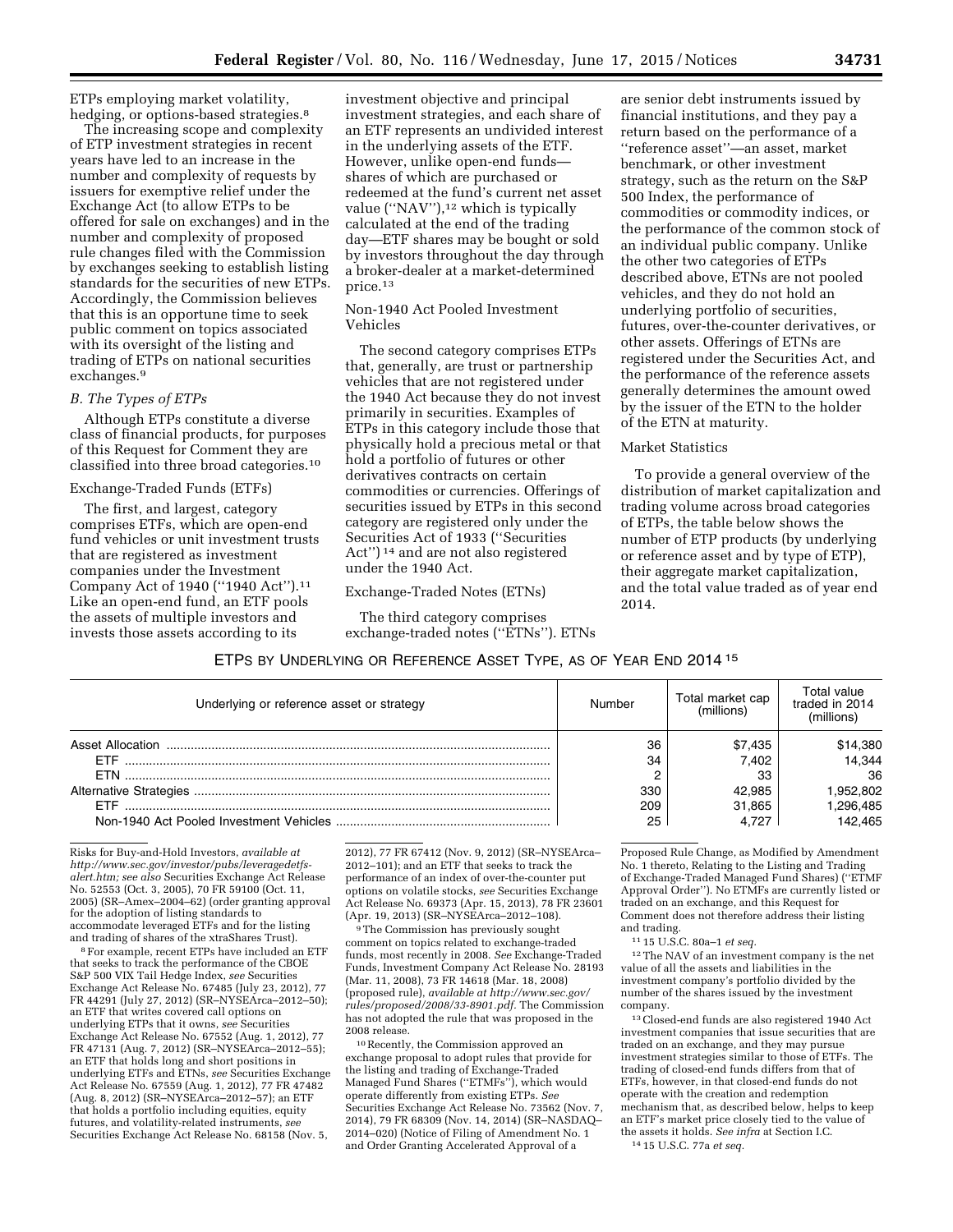| Underlying or reference asset or strategy | Number    | Total market cap<br>(millions) | <b>Total value</b><br>traded in 2014<br>(millions) |
|-------------------------------------------|-----------|--------------------------------|----------------------------------------------------|
|                                           | 96<br>118 | 6,392<br>55,366<br>213         | 513,852<br>406,728<br>810                          |
| 1940 Act Pooled Investment.               |           |                                |                                                    |
|                                           | 38        | 50,880                         | 390,213                                            |
|                                           | 73        | 4,273                          | 15,705                                             |
|                                           | 367       | 380.023                        | 2,497,521                                          |
|                                           | 361       | 376.941                        | 2,495,865                                          |
|                                           | 6         | 3.082                          | 1.657                                              |
|                                           | 32        | 14.273                         | 20.186                                             |
|                                           | 32        | 14.273                         | 20,186                                             |
|                                           | 297       | 304,588                        | 2,782,522                                          |
|                                           | 281       | 293.673                        | 2,764,385                                          |
|                                           | 16        | 10.915                         | 18.137                                             |
|                                           | 217       | 290.245                        | 1,000,086                                          |
|                                           | 214       | 290.219                        | 1,000,037                                          |
|                                           | 3         | 26                             | 49                                                 |
|                                           | 267       | 909,677                        | 8,581,038                                          |
|                                           | 252       | 907.557                        | 8,579,330                                          |
|                                           | 15        | 2,119                          | 1.707                                              |
|                                           | 1.664     | 2,004,591                      | 17,255,263                                         |

### ETPS BY UNDERLYING OR REFERENCE ASSET TYPE, AS OF YEAR END 2014 15—Continued

#### *C. How Existing ETPs Function*

1. Purchases, Sales, Creations, and Redemptions

Most investors in an ETP buy and sell the ETP's securities in the secondary market, at a market-determined price, with other market participants, including other investors, brokerdealers, and market makers, on the other side of the transaction. The ETP securities that are listed for trading on an exchange (''ETP Securities'') are either (i) shares issued by the ETP or (ii) in the case of ETNs (which are, as noted above, debt instruments issued by a financial institution), the debt instruments themselves.

Although most investors can buy or sell ETP Securities only in the secondary market through a brokerdealer, certain large market participants, typically broker-dealers, can become authorized participants (''Authorized Participants'') with respect to most ETPs.16 Each Authorized Participant enters into a contractual relationship with the ETP issuer that allows it to engage in purchases and redemptions of ETP Securities directly with that issuer.

For almost all ETPs,<sup>17</sup> the issuance and redemption of ETP Securities

operates in essentially the same manner.18 ETPs generally issue ETP Securities only in large aggregations or blocks (for example, 50,000 ETP shares) called creation units (''Creation Units''). Most ETPs are structured so that an Authorized Participant will purchase a Creation Unit with a portfolio deposit (''Portfolio Deposit''), which is a basket of assets (and sometimes cash) that generally reflects the composition of the ETP's portfolio.19 The ETP makes public the contents of the Portfolio Deposit before the beginning of the trading day.20 Because the purchase price of a Creation Unit and its aggregate NAV must be equal, an amount of cash will be exchanged between the Authorized Participant and the ETP at the time of purchase when necessary to balance the value of the Portfolio Deposit with that

18Some ETPs, however, do not permit regular creations after the initial public offering of the ETP, allowing only ETP redemptions. *See, e.g.,* Securities Exchange Act Release No. 66930 (May 7, 2012), 77 FR 27817 (May 11, 2012) (SR–NYSEArca 2012–18) (APMEX Physical—1 oz. Gold Redeemable Trust).

19Some issuers may allow or require Creation Units to be created for cash only.

of the Creation Unit. After purchasing a Creation Unit, an Authorized Participant may hold the ETP Securities or sell (or lend) some or all of them to investors in the secondary market.

Similarly, for most ETPs, when an Authorized Participant wishes to redeem ETP Securities, it presents a Creation Unit to the ETP for redemption and receives in return a redemption basket (''Redemption Basket''), the contents of which are made public by the ETP before the beginning of the trading day. The Redemption Basket (which is usually, but not always, the same as the Portfolio Deposit) typically consists of securities or commodities and a small amount of cash.21 As with purchases from the ETP, redemptions to the ETP are priced at NAV,<sup>22</sup> and an amount of cash will be exchanged when necessary to balance the value of the Redemption Basket with that of the Creation Unit.

When creation and redemption transactions occur wholly or partly ''in kind''—in other words, when securities constituting the ETP's portfolio are exchanged for ETP Securities and vice versa—certain benefits can accrue to the ETP and its investors. In-kind exchanges generally result in lower trading expenses (because securities received or

<sup>15</sup>These figures reflect an analysis by Commission staff of market data obtained through subscriptions to Morningstar Direct and Bloomberg Professional services. Figures are as of the last trading day of 2014.

<sup>16</sup>ETNs, as credit instruments issued by a financial institution, do not have Authorized Participants.

<sup>&</sup>lt;sup>17</sup> ETNs may or may not be redeemable, and they employ different calculations and procedures to

issue and redeem ETN units based on the value or performance of the underlying reference asset or benchmark. The issuance and redemption process for ETNs is generally performed by institutional investors, as issuers require issuance or redemption to occur in large blocks of ETNs (*e.g.,* 25,000 to 50,000 ETNs). ETNs are issued and redeemed (where redeemable) solely for cash.

<sup>20</sup> In most cases, ETPs publish the contents of their Portfolio Deposit through the National Securities Clearing Corporation (''NSCC''). The NSCC provides its members with several methods to access this information. *See [http://](http://www.dtcc.com/clearing-services/equities-trade-capture/etf.aspx) [www.dtcc.com/clearing-services/equities-trade](http://www.dtcc.com/clearing-services/equities-trade-capture/etf.aspx)[capture/etf.aspx.](http://www.dtcc.com/clearing-services/equities-trade-capture/etf.aspx)* 

 $^{21}$  Some issuers may allow or require cash-only Redemption Baskets.

<sup>&</sup>lt;sup>22</sup> Certain ETPs that hold physical commodities and are not ETFs redeem Creation Units, at the Authorized Participant's option, either for commodities with a value equal to the NAV of the Creation Unit or for cash at less than the NAV of the Creation Unit. *See, e.g.,* Securities Exchange Act Release No. 66930, *supra* note 18.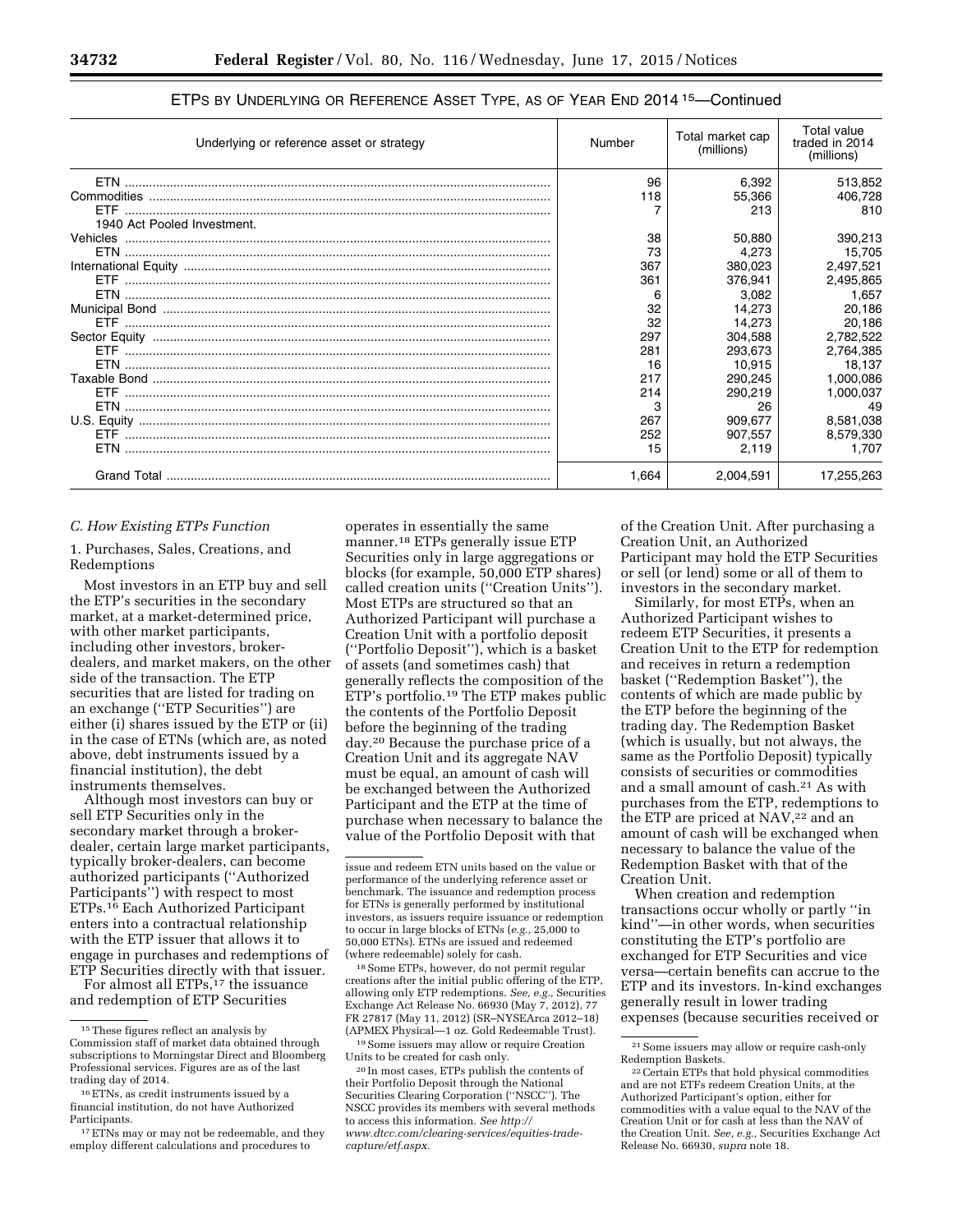delivered in kind do not need to be purchased or sold in the market by the ETP, thus avoiding brokerage fees) and lower taxable gains to shareholders (because appreciated securities are not sold but are delivered in kind to redeeming Authorized Participants).

### 2. Arbitrage Between an ETP's Market Price and Its NAV

Because of the creation and redemption mechanisms, most existing ETPs present market participants, including Authorized Participants, market makers, and institutional investors, with opportunities to engage in arbitrage, which generally helps to prevent the market price of ETP Securities from diverging significantly from the value of the ETP's underlying or reference assets.23 Although most ETPs calculate and disseminate their official NAV only once per day as of the close of regular trading hours, market participants can use other methods during the trading day to calculate or approximate the value of the assets underlying or referenced by a share of an ETP.24

For example, exchange listing standards require every currently traded, actively managed ETP to make daily disclosure of its entire portfolio.<sup>25</sup> Current exchange listing standards do not require similar disclosures for index-based ETPs, but the make-up and value of the underlying indices are widely available, and most index-based ETPs, as a matter of practice, make daily disclosure of their portfolios. With this information, market participants can access pricing data about an ETP's portfolio assets and perform their own calculations of the per-share value of that portfolio.

In addition, exchange listing standards require existing ETPs to publicly disseminate during the trading day an intraday indicative value (''IIV''), which is designed to provide investors with information on the value of the investments held by the ETP (or, in the case of an ETN, the reference assets).26

24ETNs do not calculate a NAV because they do not hold an underlying portfolio of assets. *See supra* Section I.B. *See also infra* note 26.

26*See, e.g.,* NYSE Arca Equities Rule 5.2(j)(3), Commentary .01(c). The IIV is also referred to as an

The IIV is typically calculated and disseminated at least every 15 seconds during the trading day and is typically disseminated over the Consolidated Tape or via an exchange data feed. The IIV may or may not be based on the entire portfolio held by an ETP, and it may or may not be equal to the pershare value of an ETP's underlying portfolio or reference assets.27

A simplified example of ''riskless'' arbitrage will help to clarify how the arbitrage process for existing ETPs is intended to work. If the shares of an ETP that uses an in-kind creation and redemption process begin to trade at a discount to the value of the underlying portfolio at any point during the trading day, arbitrageurs can capture this difference (minus expenses) by: (i) Purchasing ETP Securities in the secondary market in an amount equal to a Creation Unit while simultaneously selling short the securities or commodities in the Redemption Basket; (ii) redeeming the Creation Unit with the ETP at the end-of-day NAV (either as an Authorized Participant or through a relationship with an Authorized Participant), thereby receiving the securities or commodities in the Redemption Basket; and (iii) using the contents of the Redemption Basket to close out the arbitrageur's short position. Purchasing the ETP Securities and selling short the securities or commodities in the Redemption Basket also apply market pressure that tends, all other things being equal, to bring the

27For example, the IIV for some ETPs is based on the current value of the securities or cash required to be deposited in exchange for a creation unit, which may differ from the composition of portfolio holdings on any given day. *See, e.g.,* Securities Exchange Act Release No. 67320 (June 29, 2012), 77 FR 39763 (July 5, 2012) (SR–NYSEArca-2012–44) (order granting approval for the listing and trading of shares of the iShares Strategic Beta U.S. Large Cap Fund and iShares Strategic Beta U.S. Small Cap Fund). The IIV for certain other ETPs is based on the current value of some, but not all, assets held in the investment portfolio. *See, e.g.,* Securities Exchange Act Release No. 61881 (Apr. 9, 2010), 75 FR 20028 (Apr. 16, 2010) (SR–NYSEArca-2010–14) (order granting approval to list and trade partnership units of the United States Brent Oil Fund, LP, a commodity pool that seeks to track changes in Brent crude oil futures traded on the ICE Futures Exchange and that calculates and disseminates an IIV based solely on these futures contracts, excluding other crude-oil-related investments held in the portfolio).

ETP Security's market price closer to the value of the underlying portfolio assets.

Similarly, if the shares of this same ETP begin to trade at a premium to the value of the underlying portfolio, arbitrageurs may profit by: (i) Selling short the ETP Securities; (ii) purchasing the securities or commodities that make up the Portfolio Deposit; (iii) exchanging the Portfolio Deposit for a Creation Unit through an Authorized Participant; and then (iv) using the ETP Securities in the Creation Unit to close out the short position. Again, the sales of the ETP Securities and the purchases of the contents of the Portfolio Deposit apply market pressure that tends, all other things being equal, to bring the price of the ETP Securities closer to the value of the underlying portfolio assets.

Market participants can also engage in arbitrage activities that do not necessarily require them to engage in creations or redemptions. For example, if a market participant believes that an ETP is overvalued relative to its underlying or reference assets, the market participant may sell ETP Securities; buy the underlying or reference assets; and, if the trading prices move toward parity, close out the positions in both the ETP Securities and the underlying or reference assets. The market participant would thereby realize a profit from the relative movement of those trading prices without engaging in an ETP creation. Similarly, a market participant could buy ETP Securities and sell the underlying or reference assets in an attempt to profit when an ETP Security is trading at a discount to its underlying or reference assets. As discussed above, the trading of an ETP Security and its underlying or reference assets applies market pressure that may bring the prices of the ETP Security and those assets closer together.

### *D. The Commission's Oversight of Exchange-Traded Products 28*

Before ETP Securities can be listed and traded on a national securities

<sup>23</sup>Arbitrage for ETNs may operate differently from that for other existing ETPs, because the inkind creation and redemption process for most ETPs differs from the cash-only issuance and redemption process for ETNs. The Commission seeks comment on the operation of arbitrage for ETNs. *See infra* at Section II.A (Question 8).

<sup>25</sup>*See, e.g.,* NYSE Arca Equities Rule 8.600(d)(2)(B)(i). An actively managed ETP does not seek to track the return of a particular securities index. Instead, an actively managed ETP's investment adviser selects investments designed to meet a particular investment objective or policy.

<sup>&#</sup>x27;'Indicative Optimized Portfolio Value,'' ''Intraday Value,'' or ''Portfolio Indicative Value.'' Most ETN issuers also make publicly available on their Web sites or through third-party vendors a value called the closing indicative value, which is determined as of the close of each trading day. The closing indicative value, in contrast to the intraday indicative value, represents the value of the ETN at that point in time and is used to calculate the amounts due to investors at maturity or on redemption.

<sup>28</sup> In addition to the exemptive or no-action relief provided with respect to the Exchange Act rules and regulations described *infra,* in 1998 and 1999 the Commission's staff provided no-action relief under Section 13(d) of the Exchange Act, 15 U.S.C. 78m(d), and Section 16(a) of the Exchange Act, 15 U.S.C. 78p(a), to certain funds registered under the 1940 Act with respect to the required filing of ownership reports by insiders and five percent beneficial owners of the shares of the ETFs. *See*  Letter from James J. Moloney, Division of Corporation Finance, and Evan Geldzahler, Division of Investment Management, Securities and Exchange Commission, to Sam Scott Miller, Orrick, Herrington & Sutcliffe LLP, 1998 SEC No.-Act. LEXIS 1050 (Dec. 14, 1998) (providing no-action relief under Section 13(d) of the Exchange Act); Continued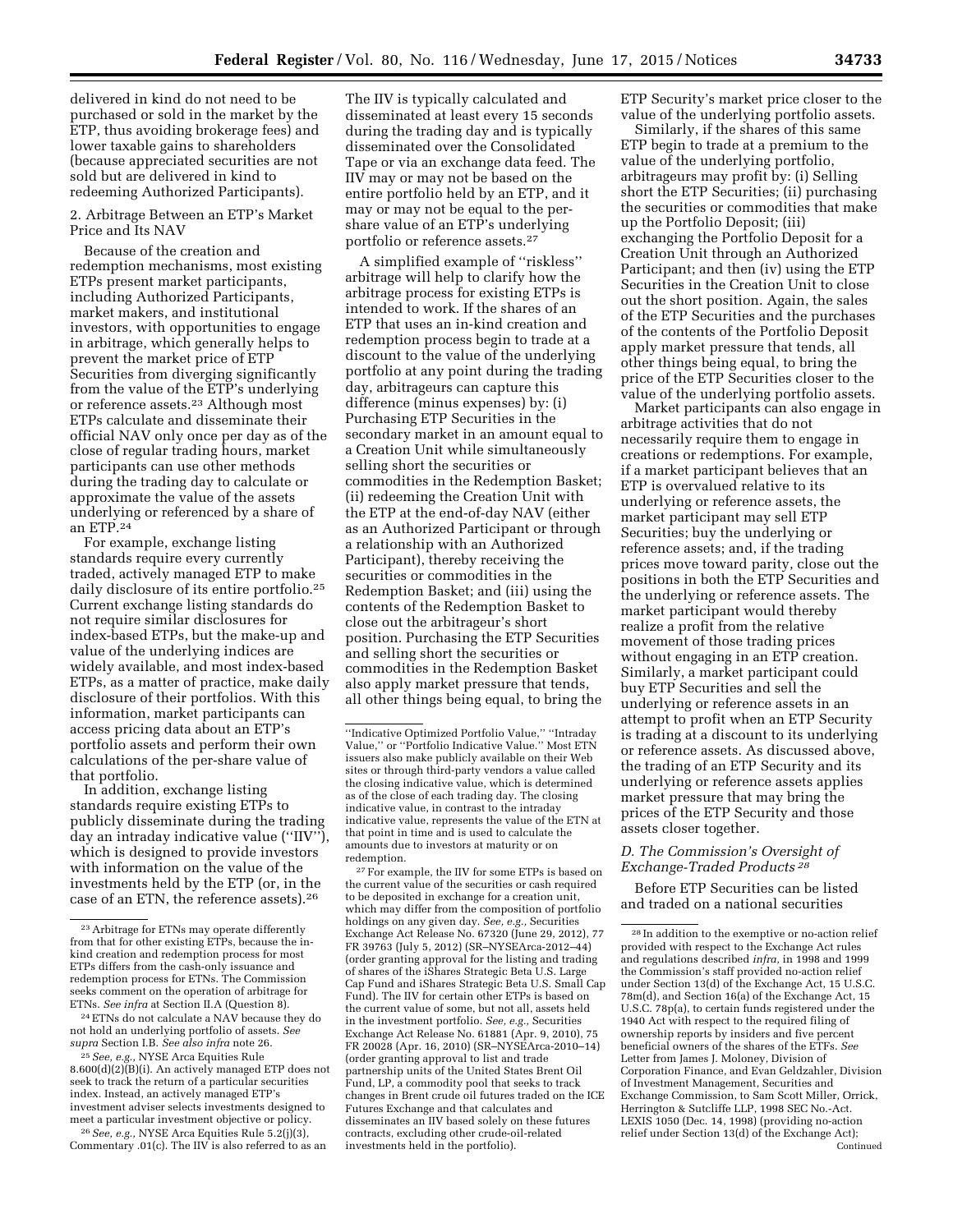exchange, those securities and their issuer must comply with, or obtain exemptions from, several provisions of the securities laws. First, as with other securities, the offer and sale of ETP Securities must be registered under the Securities Act.29 In addition, in the case of ETFs, certain relief from the requirements of the 1940 Act is necessary,30 because ETFs differ from other open-end investment companies in that they issue and redeem shares only in Creation Units and their shares trade in the secondary market at market prices.

While ETPs are governed by various provisions of the securities laws, including the Securities Act and, in certain cases, the 1940 Act, the focus of this Request for Comment is on the listing of ETP Securities on an exchange and the trading of ETP Securities on exchanges and other venues. Therefore, in issuing this Request for Comment, the Commission seeks public comment relating specifically to the oversight of ETPs under the provisions of the Exchange Act and the rules thereunder, including both (i) the exemptive and noaction relief granted to ETPs under the Exchange Act and (ii) the requirement that a national securities exchange have

29For ETPs that are not registered under the 1940 Act, offerings of ETP Securities require the filing of a registration statement on Form S–1 or Form S–3, depending on the issuer. Depending on the form type used to register the offering, the staff of the Division of Corporation Finance may review the disclosures included in the registration statement and may issue comments. ETN offerings in many cases are made through takedowns off of effective shelf registration statements. For ETFs registered under the 1940 Act, offerings require the filing of a registration statement on Form N–1A. The staff of the Division of Investment Management reviews the information disclosed in the Form N–1A and may issue comments requesting that the issuer revise or expand its disclosures before the registration statement becomes effective.

30For an ETF to operate, it must first obtain an order under Section 6(c) of the 1940 Act for an exemption from Sections 2(a)(32), 5(a)(1), 22(d), and 22(e) of the 1940 Act and from Rule 22c–1 thereunder, and under Sections 6(c) and 17(b) for an exemption from Sections 17(a)(1) and 17(a)(2) of the 1940 Act.

Commission-approved listing standards applicable to the ETP Securities being traded.

1. Exchange Act Exemptive and No-Action Relief for Existing ETPs

The trading of ETP Securities on an exchange generally will require that the issuer obtain exemptive or no-action relief from various provisions of, or rules promulgated under, the Exchange Act. As explained more fully below, the normal operation of an ETP would usually violate these provisions absent relief.

#### a. Regulation M

Regulation M proscribes certain activities that may increase a security's offering price (and so increase the offering proceeds); stabilize the market price of an offered security in order to avoid a price decline during the sales period or in the immediate aftermarket; or induce or attempt to induce prospective investors to buy in the aftermarket.31 Rules 101 and 102 of Regulation M generally prohibit distribution participants, issuers, selling security holders, and their affiliated purchasers from purchasing, bidding for, or attempting to induce others to purchase or bid for covered securities during the restricted period of a distribution of securities.32 Because most ETPs are in continuous distribution, meaning that they are continually creating and distributing new securities, this restricted period usually extends indefinitely.33 Absent relief, the purchase of ETP Securities by an Authorized Participant (who would be considered a distribution participant), or by the issuer in the redemption process, would violate Rules 101 and 102 of Regulation M.

When it has granted relief with respect to Regulation M, the Commission has relied upon representations from ETPs that the continuing existence of effective and efficient arbitrage mechanisms help ensure that the secondary market price of ETP Securities does not vary substantially from the ETP's NAV or underlying index value.34 The relief is based in part on an ETP issuer's representation that the continuing existence of effective and efficient arbitrage mechanisms makes it difficult to manipulate distributions of ETP Securities. Relief for classes of ETPs relies on similar bases.35 The consideration of effective and efficient arbitrage mechanisms for purposes of Regulation M, and the Commission's overall consideration of ETPs, can take into account not only the end-of-day differences between an ETP Security's closing market price and the ETP's NAV, but also any intra-day premiums or discounts between the secondary market price of an ETP Security and the value of its underlying portfolio or reference assets.

In granting relief, the Commission also has relied on representations by ETP issuers that the characteristics of their proposed ETPs will mitigate against the types of abuses that Regulation M is intended to address.36 In the case of ETFs, for example, this includes representations that the shares are issued by an open-end investment company or unit investment trust registered with the Commission under the 1940 Act and that the index underlying an index-based ETP has at least 20 different component securities to promote sufficient diversification. It also includes representations that those components have publicly available trade information, to facilitate the

35*See* Letter from James A. Brigagliano, Division of Trading and Markets, Securities and Exchange Commission, to Stuart M. Strauss, Clifford Chance US LLP, re: Class Relief for Exchange Traded Index Funds (Oct. 24, 2006) (''Equity Index-Based ETF Letter'') (noting that relief is only appropriate when the secondary market price of the ETF's shares does not vary substantially from NAV), *available at [http://www.sec.gov/divisions/marketreg/mr](http://www.sec.gov/divisions/marketreg/mr-noaction/etifclassrelief102406-msr.pdf)[noaction/etifclassrelief102406-msr.pdf.](http://www.sec.gov/divisions/marketreg/mr-noaction/etifclassrelief102406-msr.pdf)* 

36*See supra* note 31 and accompanying text.

Letter from Anne M. Krauskopf, Division of Corporation Finance, and Evan Geldzahler, Division of Investment Management, Securities and Exchange Commission, to Stuart M. Strauss, Gordon, Altman, Butowsky, Weitzen, Shalov & Wein, 1999 SEC No-Act. LEXIS 500 (May 6, 1999) (''Select Sector SPDR Trust Letter'') (providing noaction relief under Section 16(a) of the Exchange Act). This no-action relief was based, in large part, on the representation that the trading prices of the ETFs did not deviate materially from their NAV. *See id.* Having stated its views on whether insiders and five percent beneficial owners of ETPs must file ownership reports under Sections 16(a) and 13(d) of the Exchange Act, the Division staff stated that it would not respond to further requests for noaction relief in this area unless the request presented a ''novel or unusual issue.'' *See* Select Sector SPDR Trust Letter, 1999 SEC No-Act. LEXIS 500, \*9.

<sup>31</sup>*See* Amendments to Regulation M: Anti-Manipulation Rules Concerning Securities Offerings, Securities Exchange Act Release No. 50831 (Dec. 9, 2004), 69 FR 75774 (Dec. 17, 2004) (S7–41–04) (proposed rule).

<sup>32</sup> 17 CFR 242.101 and 242.102. *See also* 17 CFR 242.100 (defining ''distribution participants,'' ''selling security holder,'' ''affiliated purchaser,'' and other terms for purposes of Regulation M). In addition to being promulgated under the Exchange Act, Rules 101 and 102 of Regulation M are also promulgated under the Securities Act and under the 1940 Act. *See Anti-Manipulation Rules Concerning Securities Offerings,* Securities Exchange Act Release No. 38067 at n. 10 (Dec. 20, 1996), 62 FR 520, 521 n. 10 (Jan. 3, 1997) (S7–11–96).

<sup>33</sup>*See* 17 CFR 242.100 (definition of ''Restricted Period'').

<sup>34</sup>*See, e.g.,* Letter from W. John McGuire, Morgan, Lewis & Bockius LLP, to Josephine Tao, Division of Trading and Markets, Securities and Exchange Commission, re: AdvisorShares Trust Actively-Managed ETF WCM/BNY Mellon Focused Growth ADR (June 18, 2010) (representing that a close alignment between market price and NAV is expected for the relevant ETP due in part to an effective and efficient arbitrage mechanism), *available at [http://www.sec.gov/divisions/](http://www.sec.gov/divisions/marketreg/mr-noaction/2010/advisorshares061810.pdf) [marketreg/mr-noaction/2010/](http://www.sec.gov/divisions/marketreg/mr-noaction/2010/advisorshares061810.pdf)  [advisorshares061810.pdf.](http://www.sec.gov/divisions/marketreg/mr-noaction/2010/advisorshares061810.pdf) See also* Letter from Josephine Tao, Division of Trading and Markets, Securities and Exchange Commission, to W. John McGuire, Morgan, Lewis & Bockius LLP, re: AdvisorShares Trust Actively-Managed ETF WCM/ BNY Mellon Focused Growth ADR (June 18, 2010), *available at [http://www.sec.gov/divisions/](http://www.sec.gov/divisions/marketreg/mr-noaction/2010/advisorshares061810.pdf) [marketreg/mr-noaction/2010/](http://www.sec.gov/divisions/marketreg/mr-noaction/2010/advisorshares061810.pdf)  [advisorshares061810.pdf.](http://www.sec.gov/divisions/marketreg/mr-noaction/2010/advisorshares061810.pdf)*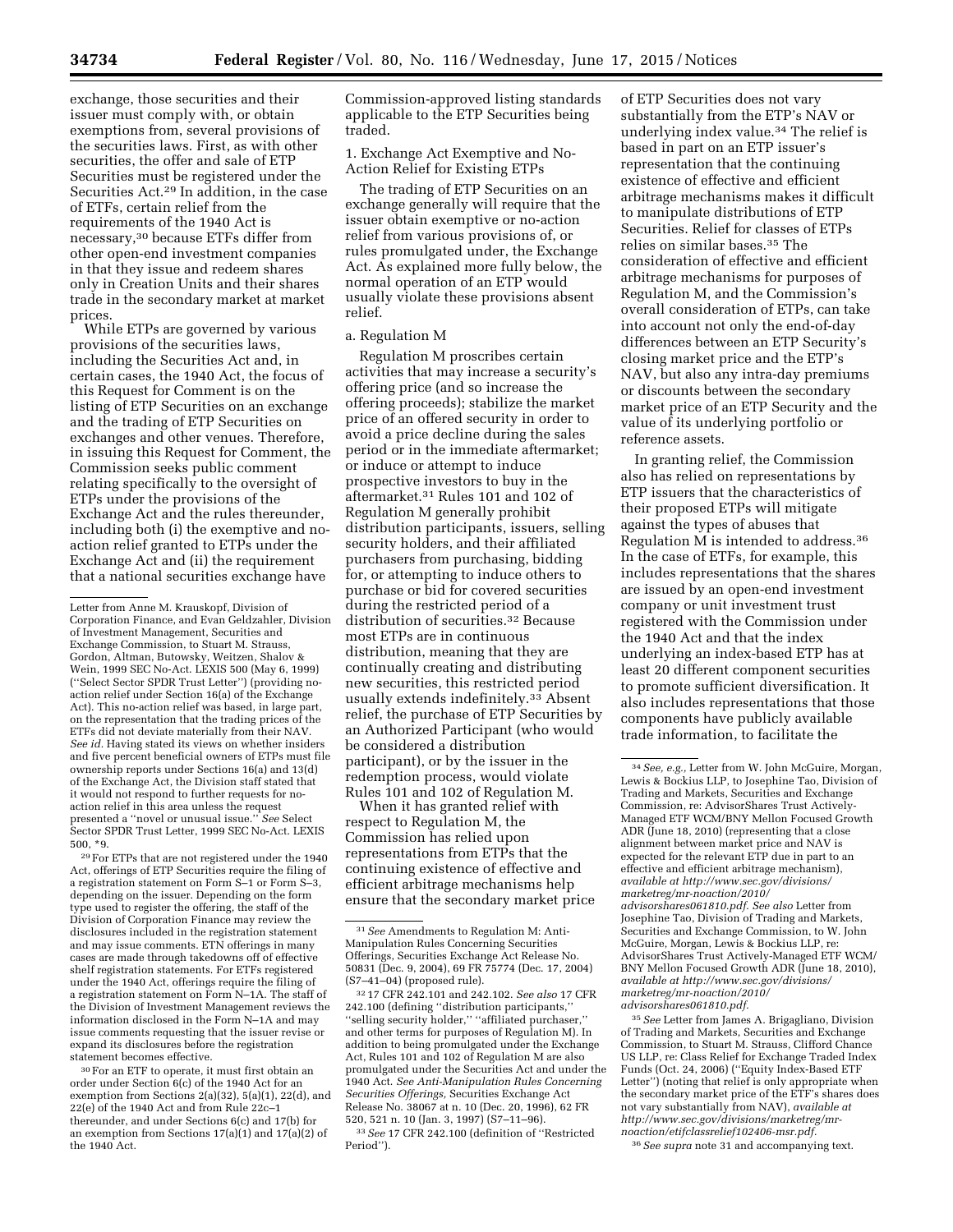availability of sufficient information for arbitrage.37

b. Exchange Act Section 11(d)(1) and Rule  $11d1-2$ 

Section 11(d)(1) of the Exchange Act generally prohibits a broker-dealer from extending or maintaining credit, or arranging for the extension or maintenance of credit, on shares of newissue securities if the broker-dealer participated in the distribution of the new-issue securities within the preceding 30 days.38 The Commission's view is that, because ETP Securities are distributed in a continuous manner, broker-dealers that sell these securities are thereby participating in the ''distribution'' of a new issue for purposes of Section 11(d)(1).39 Further, if an ETF held a portfolio composed solely or largely of newly issued securities, there is a risk that Authorized Participants—rather than lending on, or arranging for lending on, the newly issued securities directly—could use the ETF structure to avoid the new-issue lending restriction.

The Commission has granted ETP issuers exemptions from, and the staff has issued no-action positions regarding, Section 11(d)(1) in circumstances in which these evasion concerns are reduced because: (i) the portfolio is sufficiently diversified that evasion becomes impractical; 40 (ii) the portfolio is composed of securities that are not subject to Section 11(d)(1) (*e.g.,*  government securities); 41 or (iii) the

38 15 U.S.C. 78k(d)(1).

39*See, e.g.,* Letter from Catherine McGuire, Division of Trading and Markets, Securities and Exchange Commission, to Securities Industry Association (Nov. 21, 2005), *available at [http://](http://www.sec.gov/divisions/marketreg/mr-noaction/sia112105.htm)  [www.sec.gov/divisions/marketreg/mr-noaction/](http://www.sec.gov/divisions/marketreg/mr-noaction/sia112105.htm)  [sia112105.htm.](http://www.sec.gov/divisions/marketreg/mr-noaction/sia112105.htm)* 

40*See, e.g.,* Letter from Catherine McGuire, Division of Trading and Markets, Securities and Exchange Commission, to Securities Industry Association (Nov. 21, 2005) (conditionally exempting from Section 11(d)(1) an ETF that consists of a basket of twenty or more component securities, with no one component security constituting more than 25% of the total value of the ETF), *available at [http://www.sec.gov/divisions/](http://www.sec.gov/divisions/marketreg/mr-noaction/sia112105.htm)  [marketreg/mr-noaction/sia112105.htm;](http://www.sec.gov/divisions/marketreg/mr-noaction/sia112105.htm)* Letter from Joseph Furey, Division of Trading and Markets, Securities and Exchange Commission, to W. John McGuire, Morgan, Lewis & Bockius LLP, re: AdvisorShares Madrona & Meidell ETFs (June 16, 2011) (''Madrona & Meidell Letter'') (providing conditional staff no-action relief to ETFs whose portfolios consist of other diversified ETFs), *available at [http://www.sec.gov/divisions/](http://www.sec.gov/divisions/marketreg/mr-noaction/2011/advisorsharesmadrona061611.pdf) [marketreg/mr-noaction/2011/](http://www.sec.gov/divisions/marketreg/mr-noaction/2011/advisorsharesmadrona061611.pdf)  [advisorsharesmadrona061611.pdf.](http://www.sec.gov/divisions/marketreg/mr-noaction/2011/advisorsharesmadrona061611.pdf)* 

41*See, e.g.,* Letter from James A. Brigagliano, Division of Market Regulation, Securities and Exchange Commission, to Richard F. Kadlick, Esq., portfolio is not composed of securities at all (*e.g.,* the product is an ETP that invests in commodities).42

### c. Exchange Act Rule 10b–10

Rule 10b–10 under the Exchange Act 43 requires broker-dealers to provide their customers with certain disclosures at or before the completion of a securities transaction, including the identity, price, and number of shares or units (or principal amount) of the security purchased or sold. As described above, ETP Securities are issued and redeemed only in Creation Units of a minimum size, and a Portfolio Deposit or Redemption Basket may comprise dozens or hundreds of securities. Because it would be administratively burdensome for broker-dealers to provide transaction confirmations for each security in a Portfolio Deposit or Redemption Basket, the Commission has issued exemptive relief from Rule 10b–10 to permit broker-dealers to omit this information with respect to ETPs, provided that (i) the Creation Unit is sufficiently large (at least 25,000 shares and \$500,000), (ii) it is probable that creation and redemption transactions are entered into only by sophisticated investors, and (iii) the broker-dealer provides the omitted confirmation information to customers upon request.44

d. Exchange Act Rule 10b–17

Rule 10b–17 under the Exchange Act generally requires issuers to give notice 10 days in advance of certain specified actions (*e.g.,* a dividend distribution, stock split, or rights offering) relating to their securities, in accordance with the procedures laid out in the rule.45 Generally this rule is relevant to an ETP when it must distribute cash—for example, income from fixed-income holdings or cash from a realized investment gain—to its shareholders. Because some ETP Securities are continuously being issued or redeemed,

42*See, e.g.,* Letter from James A. Brigagliano, Division of Market Regulation, Securities and Exchange Commission, to Michael Schmidtberger, Sidley Austin Brown & Wood LLP, re: DB Commodity Index Tracking Fund (Jan. 19, 2006) (''DB Commodity Index Tracking Fund Letter'') (providing conditional staff no-action relief), *available at [http://www.sec.gov/divisions/](http://www.sec.gov/divisions/marketreg/mr-noaction/commodityidxtf011906.htm) [marketreg/mr-noaction/](http://www.sec.gov/divisions/marketreg/mr-noaction/commodityidxtf011906.htm) [commodityidxtf011906.htm.](http://www.sec.gov/divisions/marketreg/mr-noaction/commodityidxtf011906.htm)* 

43 17 CFR 240.10b–10.

44*See, e.g.,* Letter from Catherine McGuire to Securities Industry Association, *supra* note 40. 45 17 CFR 240.10b–17.

issuers have represented that it is impractical to project, and to provide, some of the information required by Rule 10b–17 ten days in advance.46 According to these issuers, particularly difficult are the requirements for the issuer to disclose (i) in the case of a distribution in cash, the amount of cash to be paid or distributed per share, and (ii) in the case of a distribution in the same security, the amount of the securities outstanding immediately before and immediately after the dividend or distribution and the rate of the dividend or distribution.47

When the Commission has granted exemptions to permit these distributions to occur without ETP issuers providing 10-day advance notice of the two items of information noted above, this relief has been conditioned on the issuer providing the two items of information to the national securities exchange on which the ETP Securities are registered (pursuant to Section 12 of the Exchange Act) as soon as practicable before trading begins on the ex-dividend date, but in no event later than the time (on the day before the ex-dividend date) the exchange last accepts information relating to distributions.48 The Commission has granted these exemptions because, other than receiving a delayed notice of these two items of information, market participants will have timely notice of the existence and timing of a pending distribution, as required by Rule 10b– 17.49 Further, under the terms of the exemption, the timing of the availability of the two items of information should allow market participants time to update their systems to reflect the accurate price of the ETP Securities before trading begins on the ex-dividend date.50

#### e. Exchange Act Rule 14e–5

Rule 14e-5 under the Exchange Act 51 is designed to prevent the manipulation

47These disclosures are required by 17 CFR 240.10b–17(b)(1)(v)(a) and (b).

48*See, e.g.,* Order Granting a Limited Exemption from Exchange Act Rule 10b–17, Securities Exchange Act Release No. 67215 (June 19, 2012), 77 FR 37941 (June 25, 2012) (TP–11–07) (''10b–17 Actively Managed ETP Exemption'').

- 49*See id.*
- 50*See id.*

<sup>37</sup>*See, e.g.,* Equity Index-based ETF Letter, *supra*  note 35. Broadly speaking, ETP sponsors seeking relief make the same representations as those made by similar products that have previously been granted relief.

Skadden, Arps, Slate, Meagher & Flom LLP, re: MACRO Securities Depositor, LLC (Dec. 22, 2006) (''MACRO Securities Depositor Letter'') (providing conditional staff no-action relief), *available at [http://www.sec.gov/divisions/marketreg/mr](http://www.sec.gov/divisions/marketreg/mr-noaction/macro122206-11d1.pdf)[noaction/macro122206-11d1.pdf.](http://www.sec.gov/divisions/marketreg/mr-noaction/macro122206-11d1.pdf)* 

<sup>46</sup>*See e.g.,* Letter from Jeremy Senderowicz, Dechert LLP, to Josephine Tao, Division of Trading and Markets, Securities and Exchange Commission, re: ALPS ETF Trust, ALPS/GS Momentum Builder Growth Markets Equities and U.S. Treasuries Index ETF, ALPS/GS Momentum Builder Multi-Asset Index ETF, and ALPS/GS Momentum Builder Asia Ex-Japan Equities and U.S. Treasuries Index ETF (Dec. 18, 2012), *available at [http://www.sec.gov/](http://www.sec.gov/rules/exorders/2012/34-68459-letter.pdf) [rules/exorders/2012/34-68459-letter.pdf.](http://www.sec.gov/rules/exorders/2012/34-68459-letter.pdf)* 

<sup>51</sup> 17 CFR 240.14e–5.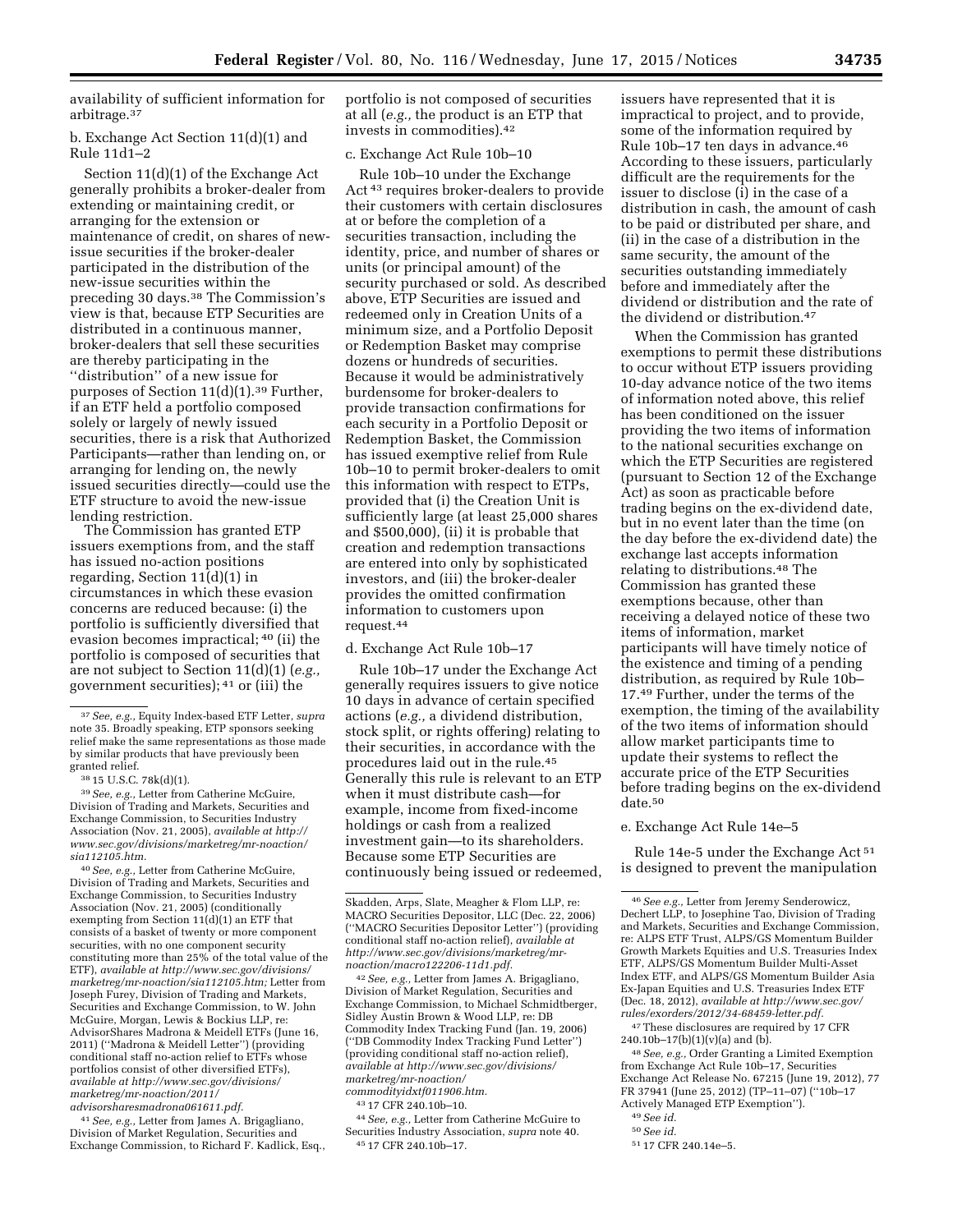of tender offers. In particular, Rule 14e– 5 prohibits ''covered persons'' 52 from purchasing or arranging to purchase any securities subject to a tender offer except as part of that tender offer.<sup>53</sup> This prohibition is in effect from the announcement of the tender offer until the expiration of the tender offer. An Authorized Participant acting as the dealer-manager of a tender offer for a component security is a covered person for purposes of Rule 14e–5.54

The Commission has granted relief to various entities with respect to the application of Rule 14e–5 so that Authorized Participants may redeem Creation Units and purchase ETP Securities even though component securities may be subject to a Rule 14e– 5 restricted period.55 ETP issuers generally seek relief on the basis that: (i) Acquiring individual securities held by an ETP through redemptions of the ETP's securities would be impractical and inefficient; (ii) facilitating a tender offer in a particular security included in a Portfolio Deposit by means of purchasing all of the specific portfolio securities constituting the Portfolio Deposit would be inefficient; and (iii) applying the Rule 14e–5 prohibition would impede the valid and useful market and arbitrage activity that would assist secondary market trading and improve the pricing efficiency of ETP

53Rule 14e–5 is designed to protect investors by preventing an offeror from extending greater or different consideration to some security holders outside the offer, while other security holders are limited to the offer's terms, and by ensuring that large security holders do not demand greater consideration. *See* Securities Exchange Act Release No. 8712 (Oct. 8, 1969), 34 FR 15838 (Oct. 15, 1969) (order adopting Rule 10b–13, which was later redesignated as Rule 14e–5 in Securities Exchange Act Release No. 42055 (Oct. 22, 1999), 64 FR 61408 (Nov. 10, 1999)). In addition, Rule 14e–5 prevents purchases outside the offer that, depending on the conditions in the market and the nature of the purchases, may be fraudulent or manipulative in nature, such as purchases that are used to defeat a tender offer by driving the market price above the offer price or by otherwise reducing the number of shares tendered below the stated minimum. *See id.* 

54*See* 17 CFR 240.14e–5(c)(3)(ii).

55*See, e.g.,* Equity Index-Based ETF Letter, *supra*  note 35, at 6. The entities to which relief has been granted include open-end investment companies that issue ETP Securities, the listing exchange and any other national securities exchange on or through which the ETP Securities may subsequently trade, and persons or entities engaging in transactions in ETP Securities.

Securities.56 Moreover, the issuers generally represent that the type of trading described above does not result in the abuses that Rule 14e–5 was designed to prevent.57 As a condition of the relief that has been issued, the issuer of ETP Securities generally also represents that the purchases or redemptions would not, in fact, be used to facilitate a tender offer.

### f. Exchange Act Rules 15c1–5 and 15c1–6

Rule 15c1–5 under the Exchange Act 58 requires a broker-dealer to disclose to its customers if it has a control relationship with an issuer prior to a customer's purchase or sale of the issuer's securities. Rule 15c1–6 under the Exchange Act 59 requires a brokerdealer to disclose to its customer, at or before the completion of a transaction, that the broker-dealer is participating in the primary or secondary distribution of the securities that it is selling or purchasing for the customer's account. Because applying these rules to all the securities in a creation or redemption transaction would be administratively burdensome for broker-dealers, and because creations and redemptions are consummated at prices that are fixed by the ETP, there appears to be little potential for a broker-dealer to manipulate the price of the securities in the creation and redemption transactions.60 Therefore, the staff has stated that it will not recommend enforcement action to the Commission with respect to Authorized Participants' compliance with Rules 15c1–5 and 15c1–6 in creation and redemption transactions if a broker-dealer executes transactions in shares of ''Qualifying ETFs'' without disclosing any control relationship with an issuer of a security in the Portfolio Deposit or Redemption Basket.61 The staff has similarly stated

60*See, e.g.,* Letter from Catherine McGuire to Securities Industry Association, *supra* note 40.

61A ''Qualifying ETF'' was initially limited to an ETF meeting certain conditions, including that it is issued by an open-end investment company or unit investment trust registered with the Commission under the 1940 Act; that it is listed and traded on a national securities exchange; that it comprises twenty or more diversified component securities, with no one component security constituting more than 25% of the total value of the ETF; and that it is managed to track a particular index, all components of which are publicly available. *Id.*  Subsequent staff no-action positions have provided

that it will not recommend enforcement action if a broker-dealer executes transactions in shares of Qualifying ETFs without disclosing its participation or interest in a primary or secondary distribution of a security included within the Portfolio Deposit or Redemption Basket.62

### g. Class Relief

In connection with the application of the Exchange Act provisions described above, the Commission has issued a number of ''class'' exemptions to the trading of ETP Securities.63 Class exemptions for ETPs from the Exchange Act provisions discussed above are generally issued only if the Commission and the staff have had experience with individual exemptions and no-action positions and have determined that class relief is appropriate.64 In the case of exemptions, the Commission must also determine that a class exemption meets the statutory standard of being necessary or appropriate in the public interest and consistent with the protection of investors.65 An ETP relying on a class exemption or noaction position must meet all of the conditions of the relevant Commission order or staff letter for the life of the product (or until the relief is no longer necessary), just as if the ETP had obtained its own individual relief. Class exemptions or no-action positions have been issued for equity index-based

63*See, e.g.,* Equity-Index Based ETF Letter, *supra*  note 35.

64*See* Letter from Catherine McGuire to Securities Industry Association, *supra* note 40.

65*See* 15 U.S.C. 78mm(a)(1).

<sup>52</sup>For purposes of Exchange Act Rule 14e–5, a ''covered person'' is defined as: (i) The offeror and its affiliates; (ii) the offeror's dealer-manager and its affiliates; (iii) any advisor to any of the persons specified in (i) or (ii) whose compensation is dependent on the completion of the offer; and (iv) any person acting, directly or indirectly, in concert with any of the persons specified in (i), (ii), or (iii) in connection with any purchase or arrangement to purchase the securities or any related securities. *See*  17 CFR 240.14e–5(c)(3).

<sup>56</sup>*See, e.g.,* Letter from W. John McGuire, Bingham McCutchen LLP, to Michele M. Anderson and David Orlic, Division of Corporation Finance, Securities and Exchange Commission, re: SSgA Active ETF Trust (July 3, 2013), *available at [http://www.sec.gov/divisions/corpfin/cf-noaction/](http://www.sec.gov/divisions/corpfin/cf-noaction/2013/ssga-active-etf-trust-14e5.pdf) [2013/ssga-active-etf-trust-14e5.pdf.](http://www.sec.gov/divisions/corpfin/cf-noaction/2013/ssga-active-etf-trust-14e5.pdf)* 

<sup>57</sup>*See supra* note 53.

<sup>58</sup> 17 CFR 240.15c1–5.

<sup>59</sup> 17 CFR 240.15c1–6.

no-action relief to more ETPs with respect to treatment as Qualifying ETFs. *See, e.g.,* DB Commodity Index Tracking Fund Letter, *supra* note 42 (certain commodity-based exchange-traded trusts); MACRO Securities Depositor Letter, *supra*  note 41 (an ETP holding government securities); Letter from Brian A. Bussey, Division of Trading and Markets, Securities and Exchange Commission, to W. Thomas Conner and Eric C. Freed, Sutherland Asbill & Brennan LLP, re: Ameristock ETF Trust (June 29, 2007) (certain fixed income ETFs), *available at [http://www.sec.gov/divisions/](http://www.sec.gov/divisions/marketreg/mr-noaction/2007/ameristock062907-msr.pdf) [marketreg/mr-noaction/2007/ameristock062907](http://www.sec.gov/divisions/marketreg/mr-noaction/2007/ameristock062907-msr.pdf)  [msr.pdf;](http://www.sec.gov/divisions/marketreg/mr-noaction/2007/ameristock062907-msr.pdf)* Letter from James A. Brigagliano, Division of Trading and Markets, Securities and Exchange Commission, to Kathleen H. Moriarty, Carter, Ledyard & Milburn, re: Proshares Trust (Jan. 24, 2007) (certain ETFs tracking a multiple, inverse, or multiple inverse of an index), *available at [http://](http://www.sec.gov/divisions/marketreg/mr-noaction/2007/proshares012407-msr.pdf) [www.sec.gov/divisions/marketreg/mr-noaction/](http://www.sec.gov/divisions/marketreg/mr-noaction/2007/proshares012407-msr.pdf)  [2007/proshares012407-msr.pdf;](http://www.sec.gov/divisions/marketreg/mr-noaction/2007/proshares012407-msr.pdf)* Letter from Josephine J. Tao, Division of Trading and Markets, Securities and Exchange Commission, to Richard F. Morris, Deputy General Counsel, WisdomTree Asset Management, Inc. (May 9, 2008) (certain activelymanaged ETFs not tied to an index), *available at [http://www.sec.gov/divisions/marketreg/mr](http://www.sec.gov/divisions/marketreg/mr-noaction/2008/wisdomtree050908-msr.pdf)[noaction/2008/wisdomtree050908-msr.pdf;](http://www.sec.gov/divisions/marketreg/mr-noaction/2008/wisdomtree050908-msr.pdf)* and Madrona & Meidell Letter, *supra* note 40 (certain ETFs whose portfolios consist of other diversified ETFs).

<sup>62</sup> *Id.*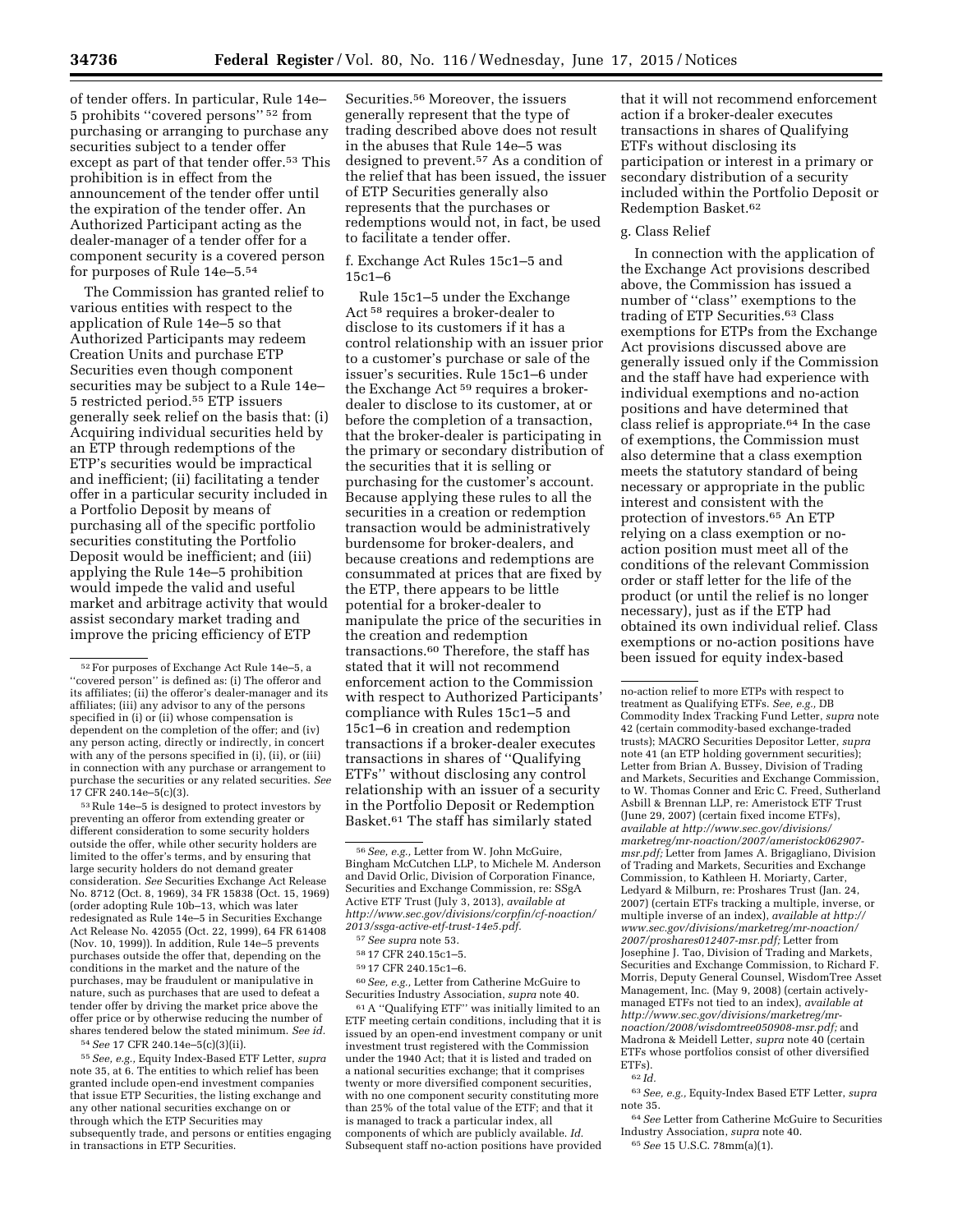ETFs,66 commodity-based investment vehicles that are not registered under the 1940 Act,<sup>67</sup> fixed-income indexbased ETFs,<sup>68</sup> "combination" indexbased ETFs,<sup>69</sup> ETNs,<sup>70</sup> and activelymanaged ETFs.71 These orders and noaction positions cover a number of the Exchange Act rules and regulations described above.72

2. Exchange Listing Standards and the Rule 19b–4 Process

Before ETP Securities can trade on a national securities exchange, that exchange must agree to list the ETP Securities for trading on its market, and it must have Commission-approved initial and continued listing standards that permit listing of that type or ''class'' of ETP Security.73 ETP listing standards can be broadly categorized as either generic or non-generic.

Generic listing standards permit an exchange to list and trade specific ETP Securities of a broader class of ETPs without filing a product-specific proposed rule change with the

68*See* Letter from James A. Brigagliano, Division of Trading and Markets, Securities and Exchange Commission, to Benjamin J. Haskin, Willkie Farr & Gallagher LLP, re: Class Relief for Fixed Income ETFs (Apr. 9, 2007), *available at [http://www.sec.](http://www.sec.gov/divisions/marketreg/mr-noaction/2007/fietfclassrelief040907-msr.pdf) [gov/divisions/marketreg/mr-noaction/2007/](http://www.sec.gov/divisions/marketreg/mr-noaction/2007/fietfclassrelief040907-msr.pdf) [fietfclassrelief040907-msr.pdf.](http://www.sec.gov/divisions/marketreg/mr-noaction/2007/fietfclassrelief040907-msr.pdf)* 

69*See* Letter from Josephine Tao, Division of Trading and Markets, Securities and Exchange Commission, to Domenick Pugliese, Paul, Hastings, Janofsky and Walker LLP, re: Combination ETFs (June 27, 2007), *available at [http://www.sec.gov/](http://www.sec.gov/Archives/edgar/vprr/07/9999999997-07-047147) [Archives/edgar/vprr/07/9999999997-07-047147.](http://www.sec.gov/Archives/edgar/vprr/07/9999999997-07-047147)* 

70*See, e.g.,* Letter from Josephine Tao, Division of Trading and Markets, Securities and Exchange Commission, to Arthur S. Long, Davis Polk & Wardwell LLP, re: Deutsche Bank AG ETNs (Oct. 12, 2007) (''ETN No-action Letter''), *available at [http://www.sec.gov/divisions/marketreg/mr](http://www.sec.gov/divisions/marketreg/mr-noaction/2007/dbab101207.pdf)[noaction/2007/dbab101207.pdf.](http://www.sec.gov/divisions/marketreg/mr-noaction/2007/dbab101207.pdf)* 

71*See* 10b-17 Actively Managed ETP Exemption, *supra* note48, and Division of Trading and Markets: Staff Legal Bulletin No. 9 ''Frequently Asked Questions About Regulation M'' (as revised Sep. 10, 2010) (regarding Regulation M), *available at [http://www.sec.gov/interps/legal/mrslb9.htm.](http://www.sec.gov/interps/legal/mrslb9.htm)* 

72*See supra* Sections I.D.1.a through I.D.1.f.

73*See* 15 U.S.C. 78s(b) and 17 CFR 240.19b–4. The Exchange Act also permits an exchange to trade a security that is listed on another exchange. The non-listing exchange that trades the security is said to extend ''unlisted trading privileges'' (or ''UTP'') to the security. *See* Section 12(f) of the Exchange Act, 15 U.S.C. 78l(f); Exchange Act Rule 12f–5 (17 CFR 240.12f–5) (providing that an exchange shall not extend UTP to a security unless the exchange has in effect a rule or rules providing for transactions in the class or type of security to which the exchange extends UTP).

Commission.74 When listing ETP Securities in this way, however, exchanges are required to file a notice with the Commission within five business days after trading commences.75 Examples of ETP classes for which generic listing standards exist include what are commonly called index-based ETFs (which the exchanges' rules call Investment Company Units, Index-Fund Shares, Portfolio Depositary Receipts, or security-based Trust Issued Receipts), and certain ETNs (which the exchanges' rules call Index-Linked Securities or Linked Securities).76

Generic ETP listing standards approved by the Commission contain quantitative criteria with respect to components included in the ETP's underlying or reference index or benchmark. With respect to underlying indices, these quantitative criteria provide minimum thresholds regarding trading volume, market capitalization, number of index components, and index concentration limits.<sup>77</sup> To mitigate the

75*See* 17 CFR 240.19b–4(e)(2)(ii). The required notice is filed on Form 19b–4(e). 17 CFR 249.820.

76*See, e.g.,* Securities Exchange Act Release Nos. 42787 (May 15, 2000), 65 FR 33598 (May 24, 2000) (SR–Amex–2000–14) (approving generic listing standards for ETFs called Portfolio Depositary Receipts and Index Fund Shares); 45718 (Apr. 9, 2002), 67 FR 18965 (Apr. 17, 2002) (SR–NYSE– 2002–07) (approving generic listing standards for Trust Issued Receipts); and 55687 (May 1, 2007), 72 FR 25824 (May 7, 2007) (SR–NYSE–2007–27) (approving generic listing standards for Index-Linked Securities). *See also, e.g.,* BATS Rules 14.11(b) (Portfolio Depositary Receipts), 14.11(c) (Index Fund Shares),  $14.11(d)$  (ETNs), and  $14.11(f)$ (Trust Issued Receipts), *available at [http://](http://batstrading.com/resources/regulation/rule_book/BATS_Exchange_Rulebook.pdf) [batstrading.com/resources/regulation/rule](http://batstrading.com/resources/regulation/rule_book/BATS_Exchange_Rulebook.pdf)*\_*book/ BATS*\_*Exchange*\_*[Rulebook.pdf;](http://batstrading.com/resources/regulation/rule_book/BATS_Exchange_Rulebook.pdf)* NASDAQ Rules 5705 (Index Fund Shares and Portfolio Depositary Receipts), 5710 (ETNs), and 5720 (Trust Issued Receipts), *available at [http://nasdaq.](http://nasdaq.cchwallstreet.com/NASDAQTools/PlatformViewer.asp?selectednode=chp%5F1%5F1%5F4%5F3&manual=%2Fnasdaq%2Fmain%2Fnasdaq%2Dequityrules%2F) [cchwallstreet.com/NASDAQTools/Platform](http://nasdaq.cchwallstreet.com/NASDAQTools/PlatformViewer.asp?selectednode=chp%5F1%5F1%5F4%5F3&manual=%2Fnasdaq%2Fmain%2Fnasdaq%2Dequityrules%2F) [Viewer.asp?selectednode=](http://nasdaq.cchwallstreet.com/NASDAQTools/PlatformViewer.asp?selectednode=chp%5F1%5F1%5F4%5F3&manual=%2Fnasdaq%2Fmain%2Fnasdaq%2Dequityrules%2F)*

*[chp%5F1%5F1%5F4%5F3&manual=](http://nasdaq.cchwallstreet.com/NASDAQTools/PlatformViewer.asp?selectednode=chp%5F1%5F1%5F4%5F3&manual=%2Fnasdaq%2Fmain%2Fnasdaq%2Dequityrules%2F) [%2Fnasdaq%2Fmain%2Fnasdaq%2Dequityrules](http://nasdaq.cchwallstreet.com/NASDAQTools/PlatformViewer.asp?selectednode=chp%5F1%5F1%5F4%5F3&manual=%2Fnasdaq%2Fmain%2Fnasdaq%2Dequityrules%2F) [%2F;](http://nasdaq.cchwallstreet.com/NASDAQTools/PlatformViewer.asp?selectednode=chp%5F1%5F1%5F4%5F3&manual=%2Fnasdaq%2Fmain%2Fnasdaq%2Dequityrules%2F)* NYSE Arca Equities Rules 5.2(j)(3) (Investment Company Units), 5.2(j)(6) (ETNs), 8.100 (Portfolio Depositary Receipts), and 8.200 (Trust Issued Receipts), *available at [http://](http://nysearcarules.nyse.com/PCX/)  [nysearcarules.nyse.com/PCX/.](http://nysearcarules.nyse.com/PCX/)* 

77For example, with respect to equity-indexbased ETFs, the generic listing standards generally contain the following requirements with respect to the underlying index: (1) That each component have a minimum market value; (2) that each component have a minimum monthly trading volume over the most recent six-month period; (3) that the index observe certain concentration limits (*e.g.,* that no component may exceed 30% of the weight of the index and that the five most heavily weighted components may not exceed 65% of the

potential for manipulation and other trading abuses, and to help maintain a fair and orderly market for the ETP Securities, these quantitative criteria are designed to help ensure a minimum degree of liquidity and diversification for the underlying or reference securities, assets, or instruments.

Non-generic listing standards permit an exchange to list and trade a specific ETP Security (within a class of ETPs) only after the exchange has filed and the Commission has approved a proposed rule change that is specific to the new ETP Security.78 Because of their security-specific nature, non-generic listing standards typically do not contain generalized quantitative criteria for the components included in an ETP's underlying or reference index or benchmark.

Exchanges seeking to adopt listing standards applicable to a new ETP product class—or to list and trade specific ETP Securities pursuant to existing non-generic listing standards for an ETP product class—are required to file proposed rule changes under Section 19(b)(1) of the Exchange Act<sup>79</sup> and Rule 19b–4 thereunder.80 Once an

78The ETP product classes that have non-generic listing standards include the following: Trust Issued Receipts based on investments in ''investment shares'' or ''financial instruments,'' Commodity-Based Trust Shares, Commodity Index Trust Shares, Commodity Futures Trust Shares, Partnership Units, Paired Trust Shares, Trust Units, Managed Fund Shares, Managed Trust Securities, and Trust Certificates. *See, e.g.,* BATS Rules 14.11(e)(3) (Trust Certificates), 14.11(e)(4) (Commodity-Based Trust Shares), 14.11(e)(6) (Commodity Index Trust Shares), 14.11(e)(7) (Commodity Futures Trust Shares), 14.11(e)(8) (Partnership Units), 14.11(e)(9) (Trust Units), 14.11(e)(10) (Managed Trust Securities), and 14.11(i) (Managed Fund Shares); NASDAQ Rules 5711(c) (Trust Certificates), 5711(d) (Commodity-Based Trust Shares), 5711(f) (Commodity Index Trust Shares), 5711(g) (Commodity Futures Trust Shares), 5711(h) (Partnership Units), 5711(i) (Trust Units), 5711(j) (Managed Trust Securities), and 5735 (Managed Fund Shares); NYSE Arca Equities Rules 8.200 (Commentary .02) (Trust Issued Receipts based on investment shares or financial instruments), 8.201 (Commodity-Based Trust Shares), 8.203 (Commodity Index Trust Shares), 8.204 (Commodity Futures Trust Shares), 8.300 (Partnership Units), 8.400 (Paired Trust Shares), 8.500 (Trust Units), 8.600 (Managed Fund Shares), 8.700 (Managed Trust Securities).

79 15 U.S.C. 78s(b).

<sup>66</sup>*See* Equity Index-Based ETF Letter, *supra* note 35.

<sup>67</sup>*See* Letter from Racquel L. Russell, Division of Trading and Markets, Securities and Exchange Commission, to George T. Simon, Foley & Lardner LLP, re: CurrencyShares British Pound Sterling Trust *et al.* (June 21, 2006), *available at [http://www.](http://www.sec.gov/divisions/marketreg/mr-noaction/currencyshares062106-10a1.pdf) [sec.gov/divisions/marketreg/mr-noaction/](http://www.sec.gov/divisions/marketreg/mr-noaction/currencyshares062106-10a1.pdf) [currencyshares062106-10a1.pdf.](http://www.sec.gov/divisions/marketreg/mr-noaction/currencyshares062106-10a1.pdf)* 

<sup>74</sup>*See* 17 CFR 240.19b–4(e)(1). In 1998, the Commission issued a final rule setting forth the standards under which exchanges can list and trade ''new derivatives securities products'' (a category that encompasses ETPs) under ''generic listing standards.'' *See* Amendments to Rule Filing Requirements for Self-Regulatory Organizations Regarding New Derivative Securities Products, Securities Exchange Act Release No. 40761 (Dec. 8, 1998), 63 FR 70952 (Dec. 22, 1998) (S7–13–98).

weight of the index); (4) that there be a minimum number of components in the index; and (5) that each component either be an exchange-listed NMS stock or, if a non-U.S. stock, be listed and traded on an exchange that has last-sale reporting. *See, e.g.,* BATS Rule 14.11(c); NASDAQ Rule 5705; NYSE Arca Equities Rule 5.2(j)(3), Commentary .01. With respect to ETNs, the generic listing standards also include minimum requirements relating to the issuer of the securities (*e.g.,* minimum tangible net worth and minimum amount of assets), which are designed to mitigate issuer credit risk. *See, e.g.,*  BATS Rule 14.11(d); NASDAQ Rule 5710; NYSE Arca Equities Rule 5.2(j)(6).

<sup>80</sup> 17 CFR 240.19b–4.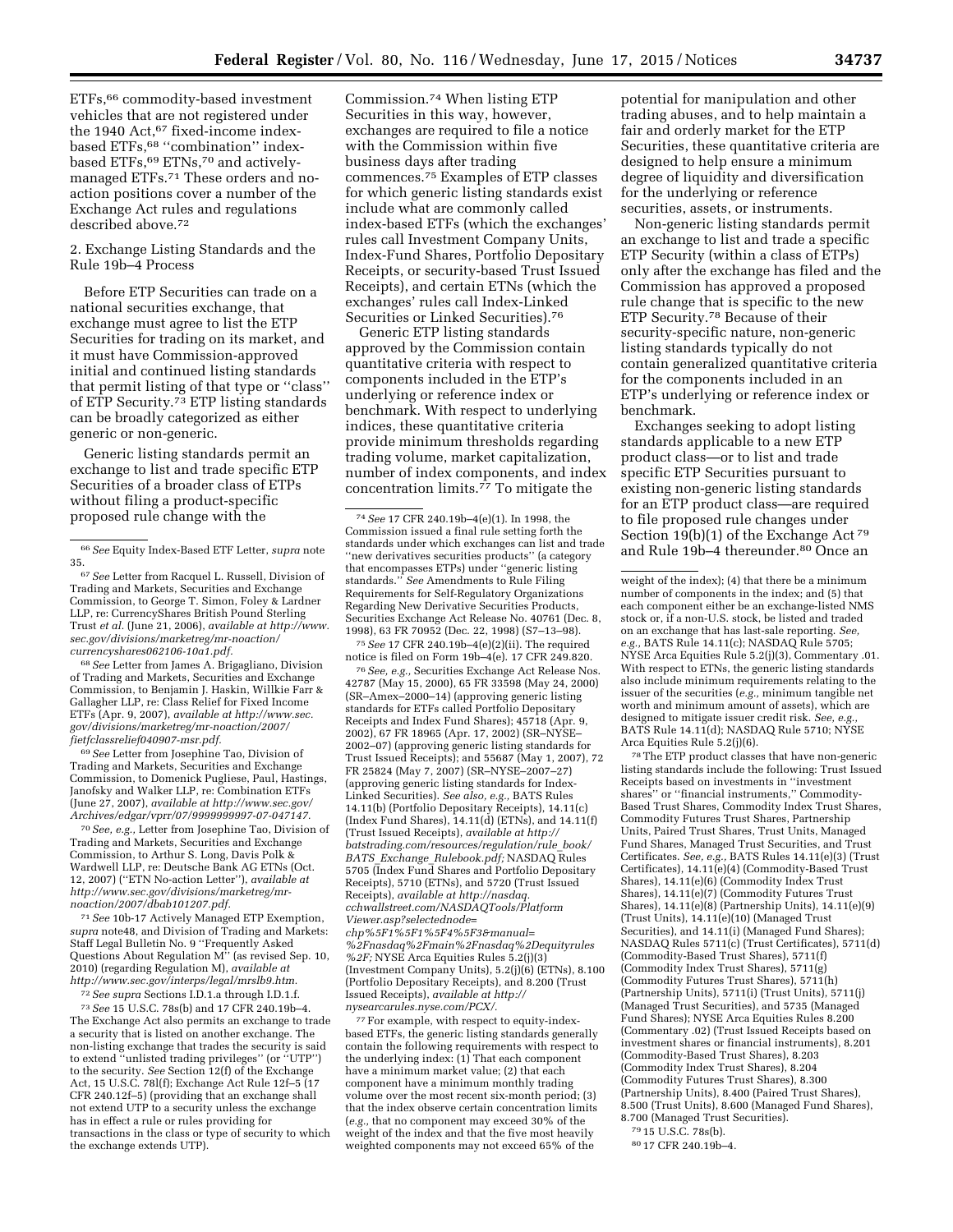exchange files a proposed rule change that complies with the Exchange Act, the rules thereunder, and the form governing such filings, statutory deadlines apply to Commission consideration of the filing.

Section 19(b)(2) of the Exchange Act, as amended by the Dodd-Frank Act, 81 effectively requires the Commission to publish notice of a proposed rule change within 15 days of filing.82 In general, for proposals that must be approved by the Commission before they may take effect (such as a filing concerning a new ETP), the Commission is required to take action within 45 days (which can be extended by the Commission or the exchange for another 45 days) after the date of publication of the proposal in the **Federal Register**.83 The Commission may, however, institute proceedings to determine whether to disapprove a proposal, in which case the Commission is required to take final action to approve or disapprove a proposed rule change no later than 240 days after the proposal is published in the **Federal Register**.84 If the Commission fails to meet any of the deadlines for final action on a proposed rule change, that proposed rule change is, pursuant to the Exchange Act, deemed to have been approved by the Commission.85

To approve an exchange's proposed rule change, the Commission must find that the proposed rule change is consistent with the applicable requirements of the Exchange Act and the rules and regulations thereunder.<sup>86</sup> The requirements imposed by the Exchange Act include those set forth in Section 6(b)(5), which provides that the rules of an exchange must be designed to do the following: (i) Prevent fraudulent and manipulative acts and practices; (ii) promote just and equitable principles of trade; (iii) foster cooperation and coordination with persons engaged in regulating, clearing, settling, processing information with respect to, and facilitating transactions in securities; (iv) remove impediments to and perfect the mechanism of a free and open market and a national market system; and (v) in general, to protect

investors and the public interest.87 With respect to the listing standards for ETP Securities, most exchange filings in connection with proposed rule changes include a general description of the following: (i) the ETP and its permitted investments or reference assets; (ii) how the ETP will seek to meet its investment objective; (iii) whether and to what extent information is available to investors about the pricing and valuation of the ETP Securities, the ETP's underlying assets, and the relevant index or reference assets; 88 (iv) how the exchange will monitor trading in the ETP Securities; and (v) the information that will be available to investors about the ETP Securities.89

88For index-based ETPs, exchange rules generally require that the underlying or reference index or benchmark be calculated and disseminated throughout the trading day. The frequency of dissemination depends on whether the components are U.S. equities, foreign equities, or fixed-income securities. *See, e.g.,* Commentary .01(b)(2) to NYSE Arca Equities Rule 5.2(j)(3) (requiring that the current index value be widely disseminated every 15 seconds during the exchange's Core Trading Session for investment company units that track a U.S. equity index and every 60 seconds for investment company units that track an international or global equity index); Commentary .02(b)(ii) to NYSE Arca Equities Rule 5.2(j)(3) (requiring that the current index value for investment company units that track a fixed-income index be disseminated at least once per day). For ETNs, exchange rules generally require that the value of the reference assets be calculated and disseminated throughout the trading day. *See, e.g.,*  NYSE Arca Equities Rule 5.2(j)(6)(B)(II)(1)(b)(ii) (requiring that the value of the commodity reference asset be calculated and widely disseminated on at least a 15-second basis during the exchange's Core Trading Session for commodity-linked securities). As noted above, most ETN issuers also make publicly available a closing indicative value that is determined as of the close of each trading day. *See* 

<sup>89</sup> Exchanges are required by their listing standards to distribute information circulars or bulletins to exchange members relating to the listing of ETP Securities. *See, e.g.,* NYSE Arca Equities Rules  $5.1(a)(2)$ ,  $5.2(j)(3)$  Commentary .01(g), 8.100(c), and 8.600 Commentary .05. The information to be contained in these circulars is generally specified in a Commission order approving the listing and trading of new ETP Securities and typically includes: (a) The special characteristics and risks associated with trading ETP Securities; (b) the procedures for creations and redemptions of ETP Securities; (c) the exchange requirements relating to the members' obligations to learn the essential facts in connection with every customer prior to trading ETP Securities and other suitability requirements, such as information contained in guidance issued by FINRA with respect to the trading and sales of leveraged and inverse-leveraged ETPs and other complex securities products; (d) how information regarding the IIV is disseminated and the risks involved in trading ETP Securities outside of regular trading hours when an updated IIV is not calculated or available; (e) applicable prospectus delivery

#### 3. Broker-Dealer Sales Practices

Broker-dealers, which are registered with and regulated by the Commission under the Exchange Act, are also subject to regulation by the self-regulatory organizations (''SROs'') to which they belong—*e.g.,* FINRA and the exchanges. Both federal and SRO regulations impose duties on broker-dealers when dealing with their customers and, in particular, when recommending the purchase or sale of securities by their customers.90 These duties include making suitable recommendations, engaging in fair and balanced communications with the public, disclosing conflicts of interest, and receiving fair compensation both in agency and principal transactions.91

In addition, a broker-dealer that recommends buying, holding, or selling an ETP, or an investment strategy involving an ETP, may be subject to additional or heightened scrutiny regarding ETPs with respect to brokerage customers, as described in FINRA guidance regarding complex products and non-traditional ETPs.92

90*See e.g.,* Exchange Act Section 15(c) and FINRA Rule 2111.

91*See, e.g., A Joint Report of the SEC and CFTC on Harmonization of Regulation,* at 8 (Oct. 16, 2009), *[http://www.sec.gov/news/press/2009/](http://www.sec.gov/news/press/2009/cftcjointreport101609.pdf) [cftcjointreport101609.pdf](http://www.sec.gov/news/press/2009/cftcjointreport101609.pdf)* (''Under the federal securities laws and SRO rules, broker-dealers are required to deal fairly with their customers. This includes having a reasonable basis for recommendations given the customer's financial situation (suitability), engaging in fair and balanced communications with the public, . . . disclosing conflicts of interest, and receiving fair compensation both in agency and principal transactions. In addition, the SEC's suitability approach requires BDs [*i.e.,* broker-dealers] to determine whether a particular investment recommendation is suitable for a customer, based on customer-specific factors and factors relating to the securities and investment strategy. A BD must investigate and have adequate information regarding the security it is recommending and ensure that its recommendations are suitable based on the customer's financial situation and needs. The suitability approach in the securities industry is premised on the notion that securities have varying degrees of risk and serve different investment objectives, and that a BD is in the best position to determine the suitability of a securities transaction for a customer. Disclosure of risks alone is not sufficient to satisfy a broker-dealer's suitability obligation.'')

92*See* FINRA Notice to Members (''FINRA NTM'') 12–03 (Jan. 2012) (Heightened Supervision of Complex Products). *See also* FINRA NTM 10–51 (Oct. 2010) (Sales Practice Obligations for Commodity Futures-Linked Securities); FINRA NTM 09–73 (Dec. 2009) (FINRA Reminds Firms of their Sales Practice Obligations Relating to

<sup>81</sup> Dodd-Frank Wall Street Reform and Consumer Protection Act, Pub. L. 111–203, § 916(a), 124 Stat. 1376, 1833–34 (2010).

<sup>82</sup> 15 U.S.C. 78s(b)(2)(E).

<sup>83</sup>Certain proposed rule changes are entitled to become ''immediately effective'' upon filing, without prior Commission approval. *See* 15 U.S.C. 78s(b)(3)(A) and 17 CFR 240.19b–4(f) (setting forth certain limited conditions under which a proposed rule change may take effect immediately upon filing with the Commission).

<sup>84</sup>*See* 15 U.S.C. 78s(b)(2)(B)(ii).

<sup>85</sup> 15 U.S.C. 78s(b)(2)(D).

<sup>86</sup> 15 U.S.C. 78s(b)(2)(C).

<sup>87</sup> 15 U.S.C. 78f(b)(5). In addition, the proposed rule change must not be designed to permit unfair discrimination between customers, issuers, brokers, or dealers or to regulate by virtue of any authority conferred by the Exchange Act matters not related to the purposes of the Exchange Act or the administration of the exchange. *Id.* 

requirements; and (f) other information (*e.g.,* fees and expenses of the ETP and the time at which the NAV will be calculated and published daily). *See, e.g.,* Securities Exchange Act Release Nos. 65136 (Aug. 15, 2011), 76 FR 52037, 52040 (Aug. 19, 2011) (SR–NYSEArca-2011–24); 68390 (Dec. 10, 2012), 77 FR 74540, 74543 (Dec. 14, 2012) (SR–BATS–2012– 042); and 70829 (Nov. 7, 2013), 78 FR 68482, 68485 (Nov. 14, 2013) (SR–NASDAQ–2013–122).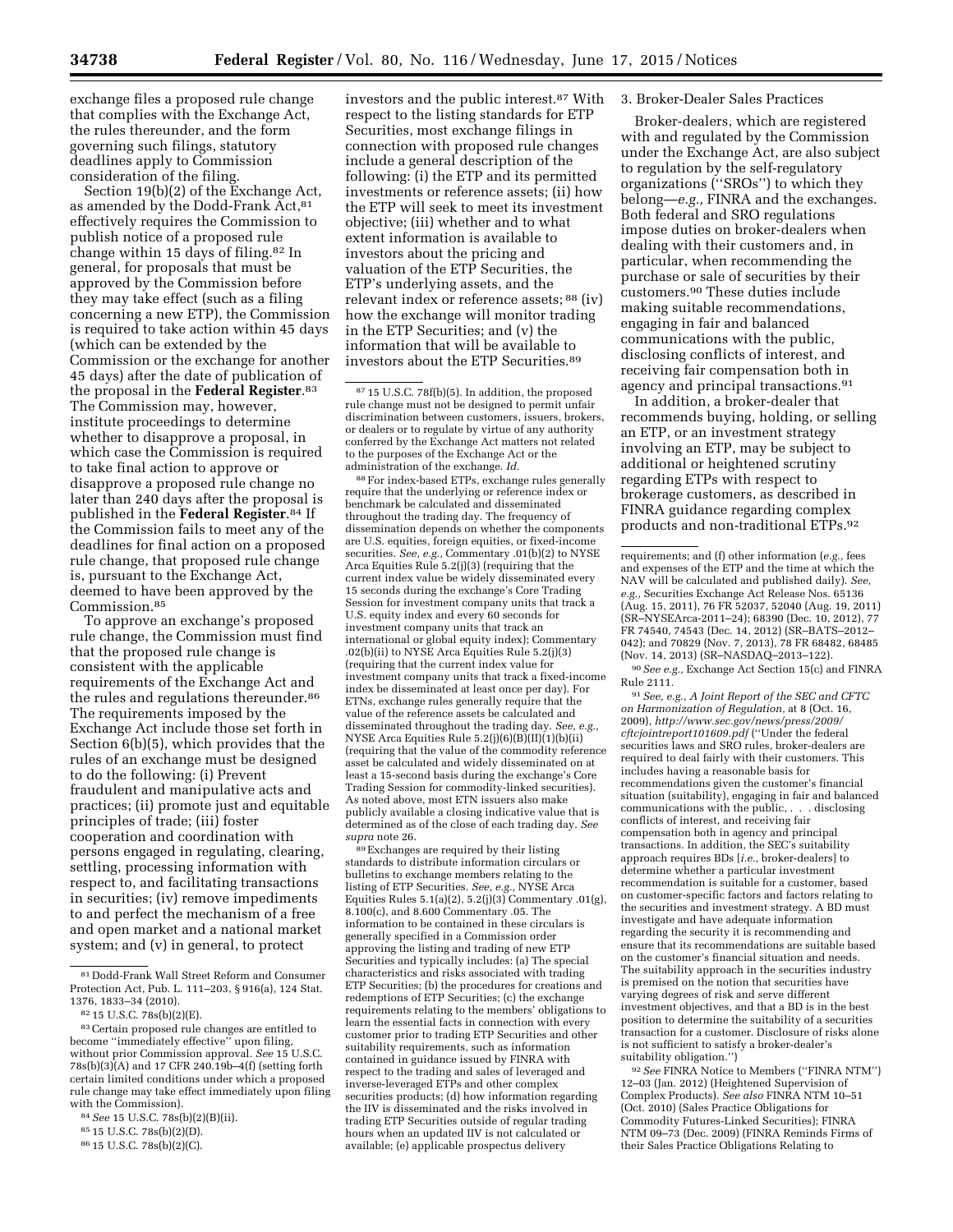### **II. Request for Comment**

The Commission is soliciting public comment to help inform its review of the listing and trading of new, novel, or complex ETPs, including requests by ETPs for exemptive and no-action relief under the Exchange Act and filings by exchanges to adopt listing standards applicable to ETPs. The Commission is also soliciting comment regarding the ways in which broker-dealers, which are regulated under the Exchange Act, market these products, especially to retail investors. Finally, the Commission seeks comment on investor understanding of the nature and uses of ETPs, particularly by retail investors.

The Commission periodically has solicited public comment on issues relating to ETFs since their inception over two decades ago. In 2001, the Commission issued a Concept Release on Actively Managed Exchange-Traded Funds.93 That release sought comment on a number of issues relating to actively managed ETFs, focusing in particular on the operation of actively managed ETFs as open-end investment companies and on the exemptive relief under the 1940 Act that would be required for such funds.94 Then, in 2008, the Commission proposed and sought comment on a rule that would exempt ETFs from certain provisions of the 1940 Act and permit certain ETFs to begin operating without the need to obtain an exemptive order under the 1940 Act.95 Once again, the focus of that release was on the operation of ETFs as open-end investment companies under the 1940 Act and on the exemptive relief provided to such funds under the 1940 Act.96

Here, the Commission seeks comment on the treatment of a broader group of

93Concept Release: Actively Managed Exchange-Traded Funds, Investment Company Act Release No. IC–25258 (Nov. 8, 2001), 66 FR 57614 (Nov. 15, 2001) (S7–20–01), *available at [http://www.sec.gov/](http://www.sec.gov/rules/concept/ic-25258.htm)  [rules/concept/ic-25258.htm.](http://www.sec.gov/rules/concept/ic-25258.htm)* 

94 In response, the Commission received 20 comment letters, which are available on the Commission's Web site at *[http://www.sec.gov/rules/](http://www.sec.gov/rules/concept/s72001.shtml) [concept/s72001.shtml.](http://www.sec.gov/rules/concept/s72001.shtml)* 

95*See* Exchange-Traded Funds (proposed rule), *supra* note 9.

<sup>96</sup> In response to these proposals, the Commission received 25 comment letters, which are available on the Commission's Web site at *[http://www.sec.gov/](http://www.sec.gov/comments/s7-07-08/s70708.shtml)* 

products—ETPs, rather than just ETFs and the Commission seeks public comment specifically with respect to its oversight of ETPs under the Exchange Act. As noted above, ETP trading makes up a significant percentage of equity trading in the United States.97 And, while the Commission has gained extensive experience and familiarity with the topics discussed in the questions below, the Commission believes that it would be beneficial to engage broader public comment on these important topics.

To inform the Commission's review of new, novel, or complex ETPs under the Exchange Act, commenters are invited to provide their views regarding the listing and trading of ETP Securities, such as the manner in which ETP Securities are initially listed on a national securities exchange, the manner in which ETP Securities trade in the secondary market, and the exemptive or no-action relief that has been granted to ETPs under the Exchange Act. Commenters are further invited to provide their views regarding how broker-dealers (which are regulated under the Exchange Act) recommend and sell ETPs to investors, how brokerdealers fulfill their obligations to investors when they recommend and sell ETPs, and investors' understanding and use of ETPs. Commenters should be as specific as possible in their responses, explain the reasoning supporting those responses, and provide supporting data wherever possible.

### *A. Arbitrage and Market Pricing*

As discussed above, existing ETPs trade at market prices rather than at a price based on NAV. When providing exemptive or no-action relief under the Exchange Act, the Commission and its staff have analyzed and relied upon the representations from ETP issuers regarding the continuing existence of effective and efficient arbitrage to help ensure that the secondary market prices of ETP Securities do not vary substantially from the value of their underlying portfolio or reference assets.

In the Commission's experience, the deviation between the daily closing price of ETP Securities and their NAV, averaged across broad categories of ETP investment strategies and over time periods of several months, has been relatively small. For example, the average absolute value of the daily difference between the NAV and the closing market price during a six-month period ending in December 2014 was just 0.21% for ETPs based on U.S. equities indices and 0.38% for actively

managed ETPs based on U.S. equities.98 The respective figures for index-based and actively managed ETPs based on U.S. fixed-income securities were 0.26% and 0.19%.99

Other types of ETPs have had a somewhat higher deviation between NAV and their closing price. For example, ETPs based on international indices had an average absolute value of daily difference of 0.52% between NAV and the closing price, while actively managed ETPs based on international fixed-income securities had an average absolute value of daily difference of 0.44% between NAV and the closing price during the six-month period studied.100 These numbers, however, represent only broad averages with respect to end-of-day differences, and intraday premiums or discounts between an ETP's market price and the value of its portfolio or reference assets (or, for certain ETNs, the value of the note according to its terms) can be greater under certain circumstances.101 Moreover, these numbers represent broad averages, and the Commission seeks public comment and data in response to the specific questions below.

The Commission seeks comment with respect to all aspects of the arbitrage mechanism for ETPs, including the nature, extent, and potential causes of premiums and discounts across the wide range of ETP strategies and holdings. Additionally, in connection with its review of the listing and trading of ETPs, the Commission seeks comment on the trading of ETPs investing in less-liquid assets,102

101As an extreme example, during the so-called ''Flash Crash'' of May 6, 2010, many ETP Securities temporarily traded at significant discounts to their IIV, even though their prices recovered before the end of the day. *See* Findings Regarding the Market Events of May 6, 2010, *Report of the Staffs of the CFTC and SEC to the Joint Advisory Committee on Emerging Regulatory Issues* (Sept. 30, 2010), *available at [http://www.sec.gov/news/studies/2010/](http://www.sec.gov/news/studies/2010/marketevents-report.pdf) [marketevents-report.pdf.](http://www.sec.gov/news/studies/2010/marketevents-report.pdf)* 

102As used in this release, ''liquidity'' generally refers to the ability of a market participant to buy or sell an asset immediately without significantly affecting the market price for that asset. Although **Continued** 

Principal-Protected Notes); FINRA NTM 09–31 (June 2009) (FINRA Reminds Firms of Sales Practice Obligations Relating to Leveraged and Inverse Exchange-Traded Funds); FINRA NTM 08– 81 (Dec. 2008) (FINRA Reminds Firms of their Sales Practice Obligations with Regard to the Sale of Securities in a High Yield Environment); NASD Notice to Members (''NASD NTM'') 05–59 (Sept. 2005) (NASD Provides Guidance Concerning the Sale of Structured Products); and NASD NTM 03– 71 (Nov. 2003) (NASD Reminds Members of Obligations When Selling Non-Conventional Instruments).

<sup>&</sup>lt;sup>97</sup> See supra note 5 and accompanying text.

<sup>98</sup>The average of the *absolute value* of these differences is used because the closing market price of an ETP can deviate either above or below its NAV on any given day, and a calculation that allowed positive deviations to offset negative deviations would understate the extent of the deviations.

<sup>99</sup>Figures in this paragraph represent an analysis by Commission staff of market data obtained through a subscription to Bloomberg Professional services.

<sup>100</sup>The figures in this paragraph reflect an analysis by the staff of the Office of Analytics and Research in the Division of Trading and Markets of market data obtained through a subscription to Bloomberg Professional services.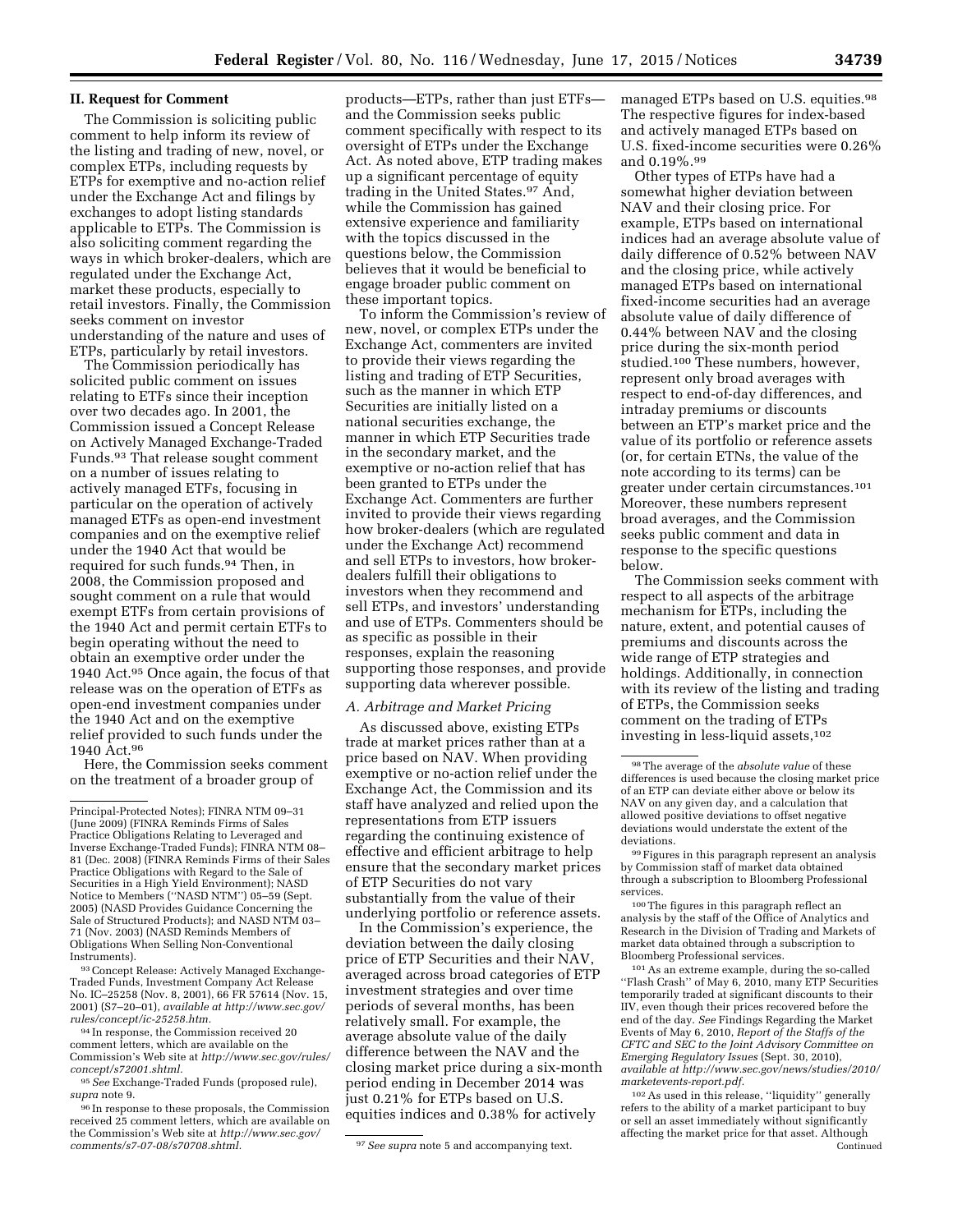including fixed-income instruments, during periods of market stress.

1. Arbitrage mechanisms are designed to keep intraday trading prices of ETP Securities equal (or nearly equal) to the contemporaneous value of the underlying portfolio or reference assets. Do these mechanisms work better for some types or categories of ETPs? To what extent do arbitrage mechanisms help ensure efficient market pricing for ETPs throughout periods of market volatility, including times of market stress?

2. Do commenters believe that there are other mechanisms besides arbitrage mechanisms that do, or could, help ensure efficient market pricing of ETPs? Do other factors play a role in efficient market pricing of ETPs? If so, what are these mechanisms or factors, and how effective are they? Are these mechanisms or factors more effective for certain types or categories of ETPs? To what extent are these mechanisms or factors effective during periods of market volatility?

3. What characteristics of an ETP facilitate or hinder the alignment of secondary market share prices with the value of the underlying portfolio or reference assets? What characteristics of an ETP's underlying or reference assets facilitate or hinder the alignment of secondary market share prices with the value of the underlying portfolio or reference assets? Does liquidity in the market for an ETP's underlying or reference assets affect arbitrage, and if so, how and to what extent? Does the availability of current and historical pricing information, as well as trading history, for the underlying or reference assets affect arbitrage, and if so, how and to what extent? To what extent does the availability of correlated hedges for the ETP's underlying or reference assets affect arbitrage and pricing efficiency? To what extent does an ETP's use of a sampling methodology (investing in a subset of the components of an index) to track an index affect arbitrage and pricing efficiency? Does the use of overthe-counter instruments by an ETP affect the opportunity for market makers or other participants to engage in arbitrage, and if so, how and to what extent? Do non-synchronous market hours between an ETP and its underlying assets (*e.g.,* international equities) affect the pricing of an ETP and the opportunity for arbitrage, and if so, how? Does the use of cash-only creation or redemption baskets and

variable cash fees affect efficient market pricing, and if so, how?

4. How closely do investors or other market participants expect the intraday trading price of ETP Securities to be aligned with the contemporaneous value of their underlying portfolio or reference assets? Do these expectations differ depending on the type of ETP, the nature of the underlying assets, or market conditions? What methods, if any, do investors use to determine whether the intraday trading price of ETP Securities closely tracks the value of their underlying portfolio or reference assets?

5. Do market participants conduct analyses of how well intraday prices of ETP Securities track the value of their underlying portfolio or reference assets? If so, how much weight do market participants place on such analyses?

6. Under what circumstances might the prices of ETP Securities not track (on an intraday, temporary end-of-day, or permanent basis) the value of their underlying portfolio or reference assets? Are there circumstances in which the price of an ETP's Securities, though different from its NAV, might be a more accurate measure of the value of the ETP's underlying assets? What are the implications for investors (both individual and institutional) and other market participants if intraday prices for ETP Securities do not closely track the value of their underlying portfolio or reference assets, either on an intraday, temporary end-of-day or permanent basis?

7. To what extent do arbitrage mechanisms affect trading in an ETP's underlying or reference assets? Does the answer vary depending on whether the underlying or reference assets are equities, fixed-income securities, commodities, derivatives, or another type of asset? If so, how?

8. To what extent do ETNs offer opportunities for arbitrage? How do market participants engage in arbitrage for ETNs? How is arbitrage affected by ETN issuers' ability to suspend and restart issuances of notes at their discretion? How are arbitrage opportunities affected when an issuer suspends the issuance of its ETNs? Are certain ETNs easier or more difficult to arbitrage due to the nature of the ETN's reference asset or index, and, if so, which ones?

9. As noted above, the IIV for an ETP is generally designed to provide investors information during the trading day on the value of the ETP's portfolio (or, in the case of an ETN, on the value of a reference asset or index). The IIV may be subject to various calculation methodologies. How does the

calculation of IIV vary, if at all, among ETPs? Does the calculation methodology depend on the class or type of ETP, and if so, how? Does the calculation methodology depend on the nature of the underlying portfolio or reference assets, and if so, how? Are certain IIV calculation methodologies more or less useful for investors, market makers, or other market participants?

10. To what extent do market participants make use of the IIV for an ETP based on less-liquid securities? If underlying assets trade infrequently or are priced only at the end of the trading day for purposes of NAV calculation, does an IIV that is disseminated every 15 seconds (as is currently the case) contain useful pricing information? Would a different dissemination frequency be more appropriate, and if so, what would that be?

11. Do investors or other market participants use intraday or closing indicative values for ETNs? If so, for what purpose? How does the intraday or closing indicative value differ from the market value of an ETN or its redemption amount?

12. How much disclosure about the contents of an ETP's underlying portfolio is necessary for arbitrage to function efficiently to keep the market price of an ETP aligned with the contemporaneous value of its underlying or reference portfolio? Please explain.

13. In the absence of daily portfolio disclosure for an ETP, could other mechanisms enable market makers or other market participants to make efficient markets in that ETP? If so, what are those mechanisms and how would they function? What, if any, information disclosure, characteristics of the ETP, or other circumstances would be necessary for those mechanisms to function?

14. Under what circumstances would an ETP suspend creations? Under what circumstances could an ETP (other than a 1940-Act registered ETF) suspend redemptions? What effect does this or could this have on arbitrage mechanisms or the market value of these products? How might suspension of creations or redemptions affect the ETP's continued compliance with the conditions of its exemptive and noaction relief under the Exchange Act? How would an ETP issuer be likely to respond to the suspension of creation or redemption activity by one or more of its Authorized Participants?

15. How do arbitrage mechanisms work in the case of ETPs with lessliquid underlying or reference assets? Are arbitrage mechanisms for ETPs with less-liquid underlying or reference assets effective and efficient in aligning

certain fixed-income instruments, such as on-therun U.S. Treasury securities, trade in markets with substantial liquidity, fixed-income instruments generally trade with less liquidity than equity securities.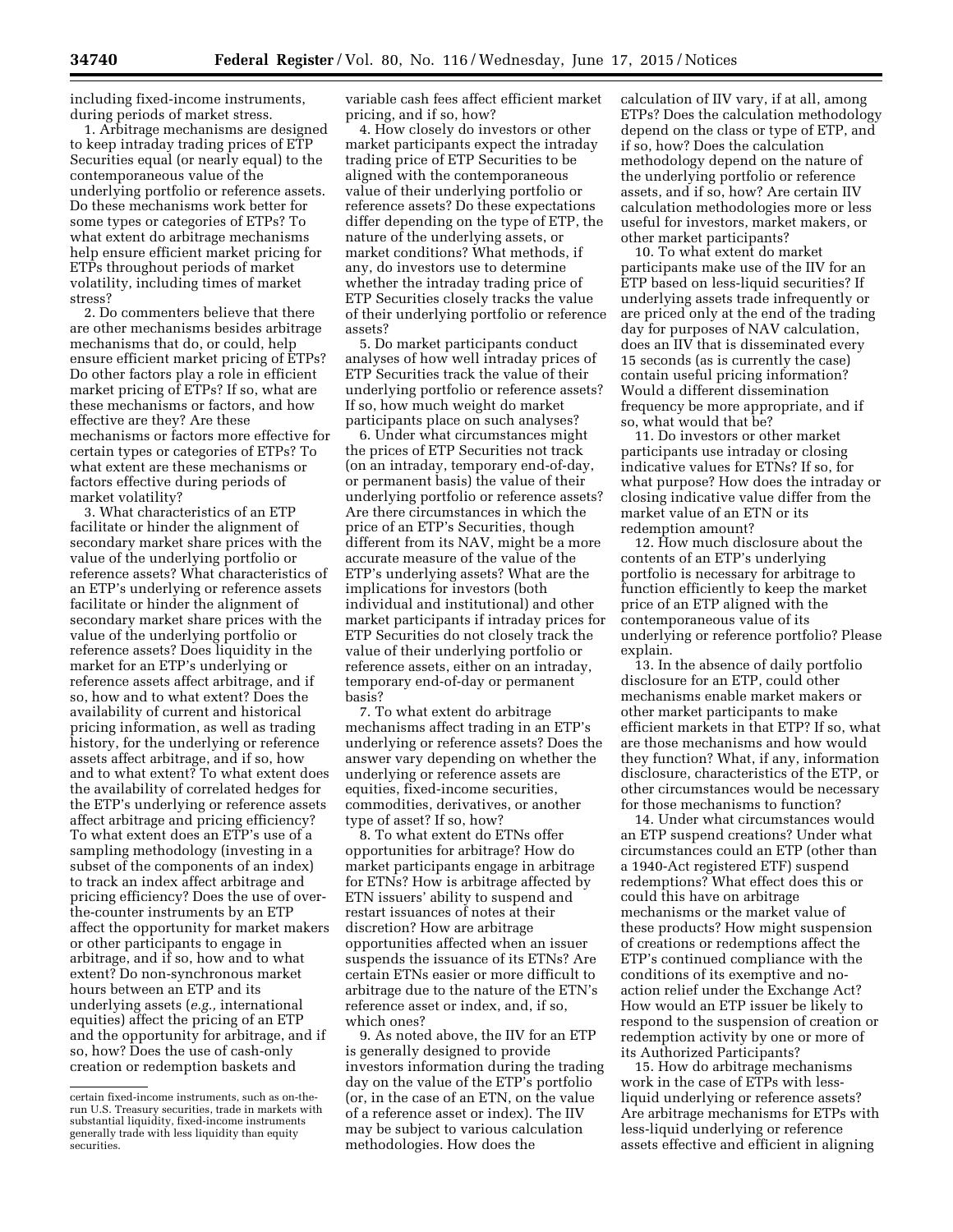share prices with the value of the underlying portfolio or reference assets?

16. To what extent do arbitrage mechanisms help ensure efficient market pricing throughout rising and falling markets, including times of market stress, for ETPs with underlying or reference assets that are less-liquid? Do periods of market stress affect arbitrage mechanisms for such ETPs, and if so, how? Could there be a point at which the amount of ETP Securities outstanding relative to the amount of underlying or reference assets outstanding results in an imbalance that inhibits the redemption process during periods of market stress?

17. To what extent, if any, does trading activity in ETP Securities affect price discovery, price correlation, liquidity, or volatility in the ETP's underlying or reference assets? What role, if any, do ETP Securities that are based on less-liquid underlying securities have in providing additional price discovery for the underlying securities?

18. Should the listing exchange for an ETP have an obligation to monitor the effectiveness of that ETP's arbitrage mechanism? If yes, what should be the nature of that obligation?

### *B. Exchange Act Exemptions and No-Action Positions*

The Commission believes it is useful and timely to examine the application of Rules 101 and 102 of Regulation M in the context of ETPs—particularly those ETPs with an underlying trust or other collection of underlying assets—given the increasing complexity of ETP investment strategies and the expansion of the types of underlying and reference assets and benchmarks. The Commission solicits comment on approaches for preventing manipulation of an ETP Securities distribution by persons who may have an incentive to do so in light of the nature, variety, and complexity of ETP investment strategies and ETP markets.

19. The staff has issued no-action relief from Rules 101 and 102 of Regulation M to ETNs in part on the basis of assumptions that the secondary market price for such products should not vary substantially from the value of the relevant reference index.103 Given that the secondary market price of an ETN can substantially deviate from its reference assets when the issuer of that ETN suspends issuances, how should Rules 101 and 102 of Regulation M apply to such products? Should relief from these rules be limited to ETNs where there is a clear, independent

index, where there is no limitation on issuances or redemptions, or where an ETN's secondary market price does not vary substantially from the relevant reference index? What effect would such a change have? Are there any other relevant factors in this context? Are there any risks in maintaining the current relief for ETNs? What are the benefits of the relief? How should the Commission balance the risks against any benefits resulting from the ability of Authorized Participants to suspend issuances or redemptions? Should relief for ETNs contain different conditions than relief for other ETPs?

20. Because ETPs are in continuous distribution, they generally need, on an ongoing basis, to meet the conditions of the Regulation M relief that has been extended to them and to meet the representations made in seeking relief under Regulation M.104 What would an ETP do if it could no longer meet one or more of these conditions or representations and could no longer rely on the relief? In such situations, would the ETP halt creations or, for ETPs not registered under the 1940 Act, redemptions? What effect would that have on the market for that ETP's securities? What would be the effect if this resulted in a halt or suspension of trading activity in the ETP Securities, or in the ETP Securities being delisted? How would investors be affected?

21. What purchasing activities do distribution participants (such as Authorized Participants) engage in during the distribution of ETP Securities? Are these activities limited to the purchasing of shares to accumulate a redemption unit, or are there other reasons for distribution participants to engage in purchases of ETP Securities?

The Commission also invites comment on the conditions pertaining to ETPs' exemptions from, and the criteria relied on by the staff in noaction positions regarding, Section 11(d)(1) of the Exchange Act and Exchange Act Rules 10b-10, 11d1–2, 14e-5, 15c1–5, and 15c1–6.

22. How well do the conditions of the ETPs' exemptions and the staff noaction relief from Section 11(d)(1) and Rule 11d1–2 thereunder, as discussed in section I.D.1.b above, achieve Section 11(d)(1)'s purpose of prohibiting brokerdealers from using favorable margin arrangements to aid in the distribution of securities in which they have an interest? Could different conditions be

more effective at achieving this purpose?

23. How often do ETP investors request detailed confirmation information, as discussed in Section I.D.1.c above, in creation and redemption transactions as provided for in the Commission's exemptions from Rule 10b-10 and the related staff noaction positions? What is the cost to broker-dealers of providing this information? Has the availability of modern information technology reduced these costs? Who bears those costs? Do ETP investors use and benefit from this information, and if so, how? What would be the effect of eliminating the exemptions and no-action relief from Rule 10b-10, thereby requiring brokerdealers to provide detailed confirmations to ETP purchasers in all transactions? What would be the effect of eliminating the requirement to send this information to ETP investors upon request? Could different conditions achieve the purposes of Rule 10b–10 at less cost or burden to broker-dealers? If so, what trade-offs would there be, if any?

24. Has Rule 14e–5, discussed in Section I.D.1.e above, affected the structure of ETPs and, if so, in what ways?

25. Authorized Participants generally have no-action relief from the requirements in Rules 15c1–5 and 15c1– 6, as discussed in Section I.D.1.f above, to disclose the Authorized Participants' control relationships or interest in the distribution of securities that compose Portfolio Deposits and Redemption Baskets. Given the large number of securities included in many ETPs, would investors realize any benefit from receiving this information in creation and redemption transactions? What would be the cost of providing this information in all transactions or, alternatively, upon an ETP investor's request, and who would bear those costs? Has the availability of modern information technology made it easier or less costly to provide such information? Could different conditions for ''Qualifying ETFs''105 achieve the purposes of those rules at less cost or burden to broker-dealers? If so, what trade-offs would there be, if any?

#### *C. Exchange Listing Standards*

26. The exchanges (as SROs) and the Commission both have responsibilities with respect to determining whether the proposed listing and trading of ETP Securities is consistent with the Exchange Act and the rules and

<sup>103</sup>*See, e.g.,* ETN No-action Letter, *supra* note 70.

<sup>104</sup>Conditions and representations concerning relief under Regulation  $\overline{M}$  are discussed in section I.D.1.a, supra.

I.D.1.a, *supra.* 105*See* note 62, *supra.*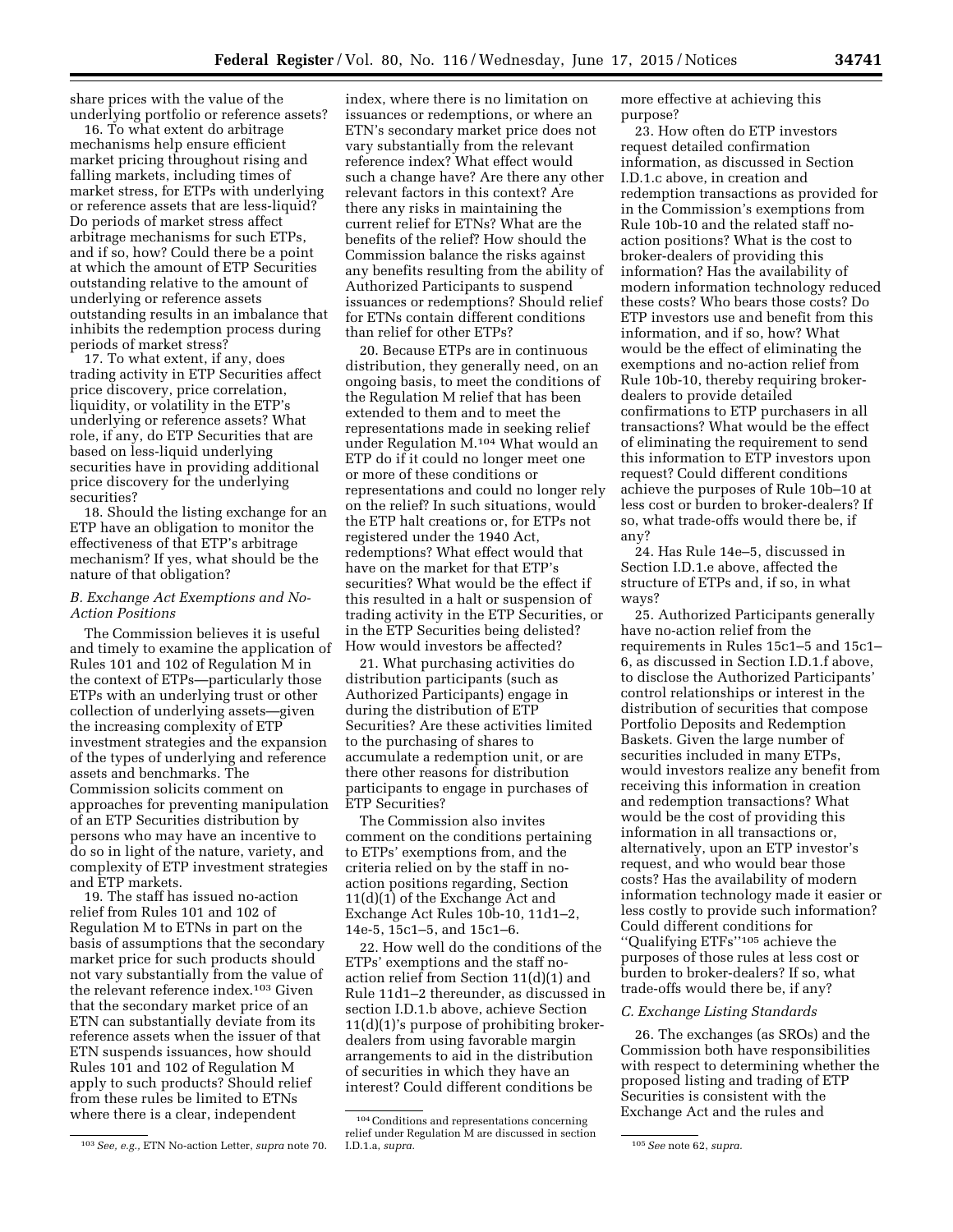regulations thereunder.106 Do commenters believe that these independent obligations, in practice, complement each other? Do commenters believe that these obligations overlap each other? To the extent that these obligations overlap, how do commenters believe they should be allocated between the exchanges and the Commission?

27. Do the business practices of an exchange with respect to attracting, listing, and trading ETP Securities differ from an exchange's business practices with respect to more traditional equity listing services? If so, how do these business practices align with the existing regulatory framework for exchanges as SROs?

28. Are current exchange listing standards (including standards with respect to component eligibility, diversification, and pricing) effective, given the increasing complexity of ETP investment strategies and the expansion of the types of underlying and reference assets and benchmarks? For example, do existing listing standards adequately address the use by ETPs of nonexchange-listed derivatives or of leverage?

29. Given the increasing complexity of ETP investment strategies and the expansion of the types of underlying or reference assets and benchmarks, what types of information do commenters believe would assist the Commission in evaluating whether a proposed rule filing by an exchange to list and trade a specific ETP is consistent with the Exchange Act?

30. Should certain characteristics of an ETP receive particular emphasis in the Commission's evaluation of whether a proposed rule filing related to that ETP is consistent with the Exchange Act? If so, which ones? For example, should the Commission's evaluation focus on the nature, characteristics, or liquidity of the specific investments,

holdings, indices, or reference assets of the ETP and on the public availability of information about these underlying or reference assets? Should the Commission's evaluation focus on the effectiveness or efficiency of the creation and redemption process in facilitating arbitrage opportunities with respect to an ETP? What other factors, if any, should the Commission consider in its evaluation of whether a proposed rule filing related to an ETP is consistent with the Exchange Act?

31. Exchange listing standards for ETP Securities often contain both initial listing criteria and continuing listing criteria. The initial listing criteria include requirements that must be met when ETP Securities are initially listed on an exchange. The continuing listing criteria include requirements that must be met on an ongoing basis. Should exchange listing standards always contain both initial and continuing listing criteria? Should initial and continuing listing standards for ETP Securities be substantially identical?

32. What, if any, is the appropriate role of an exchange that lists ETP Securities with respect to monitoring creation and redemption activity? For example, should the exchange be informed of an ETP's decision to suspend creations or redemptions during the trading day? If so, should the exchange be required to alert its members, investors, and other market participants?

33. What, if any, is the appropriate role of an exchange that lists ETP Securities with respect to monitoring or overseeing the calculation of IIV or NAV?

34. Do market participants believe that certain types of ETPs are more susceptible to manipulation than others? If so, please explain. To what extent, if at all, does the nature, characteristics, liquidity, or volatility of an ETP's underlying or reference assets affect the ETP's susceptibility to manipulation?

### *D. Broker-Dealer Sales Practices and Investor Understanding and Use of ETPs*

The Commission seeks comment on the use of ETPs by investors and the ways in which ETPs are recommended or sold to investors, particularly retail investors. In particular, the Commission seeks comment on the extent to which individual investors buy or sell ETPs with complex investment strategies based on the recommendation of a broker-dealer and the extent to which individual investors understand the nature and operation of such ETPs. The Commission also seeks comment on how broker-dealers meet their

obligations to customers when recommending ETPs. While the questions below focus on broker-dealer sales practices, the Commission recognizes that investment advisers also play a role in the purchase or sale of ETPs by investors. Consequently, the Commission invites commenters to address the role of investment advisers in their responses, where applicable.

35. Do individual investors tend to buy and hold ETP Securities? Does the answer depend on the type of ETP (*e.g.,*  investment objective, structure, or type of underlying asset)? Do investments by individual investors tend to be solicited or unsolicited? Please explain and provide data where available. If solicited, are solicitations limited to certain categories of investors (*e.g.,*  retail investors or high-net-worth individuals) and certain types of ETPs? If so, which categories of investors receive solicitations and how are the parameters of the category determined *e.g.,* net worth, income, investment experience, options trading eligibility? In addition, which types of ETPs are recommended and what are the parameters being used to determine whether those ETPs should be recommended? Are individual investors purchasing ETPs on the basis of recommendations by brokers?

36. How effective are the suitability requirements applicable to brokerage accounts in addressing broker-dealer sales practices for ETPs in light of the breadth of available ETP options and the growing complexity of ETP investment strategies?

37. What methods do, or could, broker-dealers employ to meet their sales-practice and suitability obligations for ETP Securities?

38. Do investors have access to sufficient information to understand ETPs, how ETP Securities trade, the costs associated with trading ETP Securities, and how their prices and valuations are determined, particularly as ETPs encompass increasingly complex benchmarks, asset classes, and investment strategies? What is the source of information (*e.g.,* exchanges, broker-dealers, market intermediaries, prospectuses, SEC releases, or investor alerts) available to investors? Are there ways to better enable investors to access information about the listing and trading of ETP Securities? If yes, what are they?

39. What roles, if any, should the exchanges have in communicating information about ETP Securities to their members, their members' customers, and the general public? Should the answer depend on whether the exchange is the listing exchange or

<sup>106</sup>Exchanges seeking to adopt listing standards applicable to a new ETP product class—or to list and trade specific ETP Securities pursuant to existing non-generic listing standards for an ETP product class—are required to file proposed rule changes on Form 19b-4. *See* 17 CFR 249.819. The instructions to Form 19b-4 state that an exchange filing the form must provide ''a statement of the purpose of the proposed rule change and its basis under the [Exchange] Act and the rules and regulations thereunder applicable to the [exchange]'' and this statement ''should be sufficiently detailed and specific to support a finding that the proposed rule change is consistent with the requirements of the [Exchange] Act and the rules and regulations thereunder. . . . . " To approve rules and regulations thereunder.  $\ldots$ . an exchange's proposed rule change, the Commission must find that the proposed rule change is consistent with the applicable requirements of the Exchange Act and the rules and regulations thereunder. 15 U.S.C. 78s(b)(2)(C). *See also supra* notes 79–89 and accompanying text.